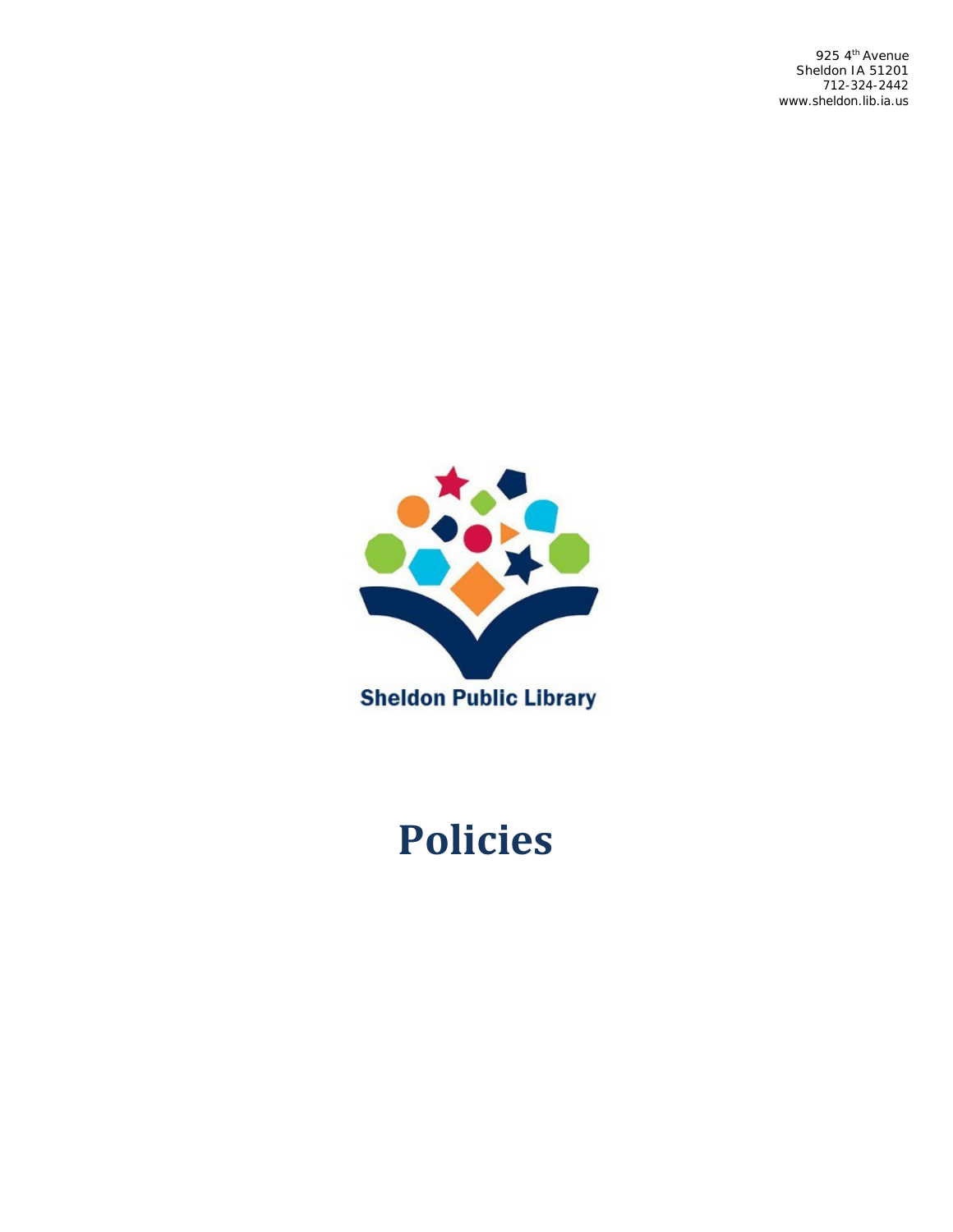# **Sheldon Public Library**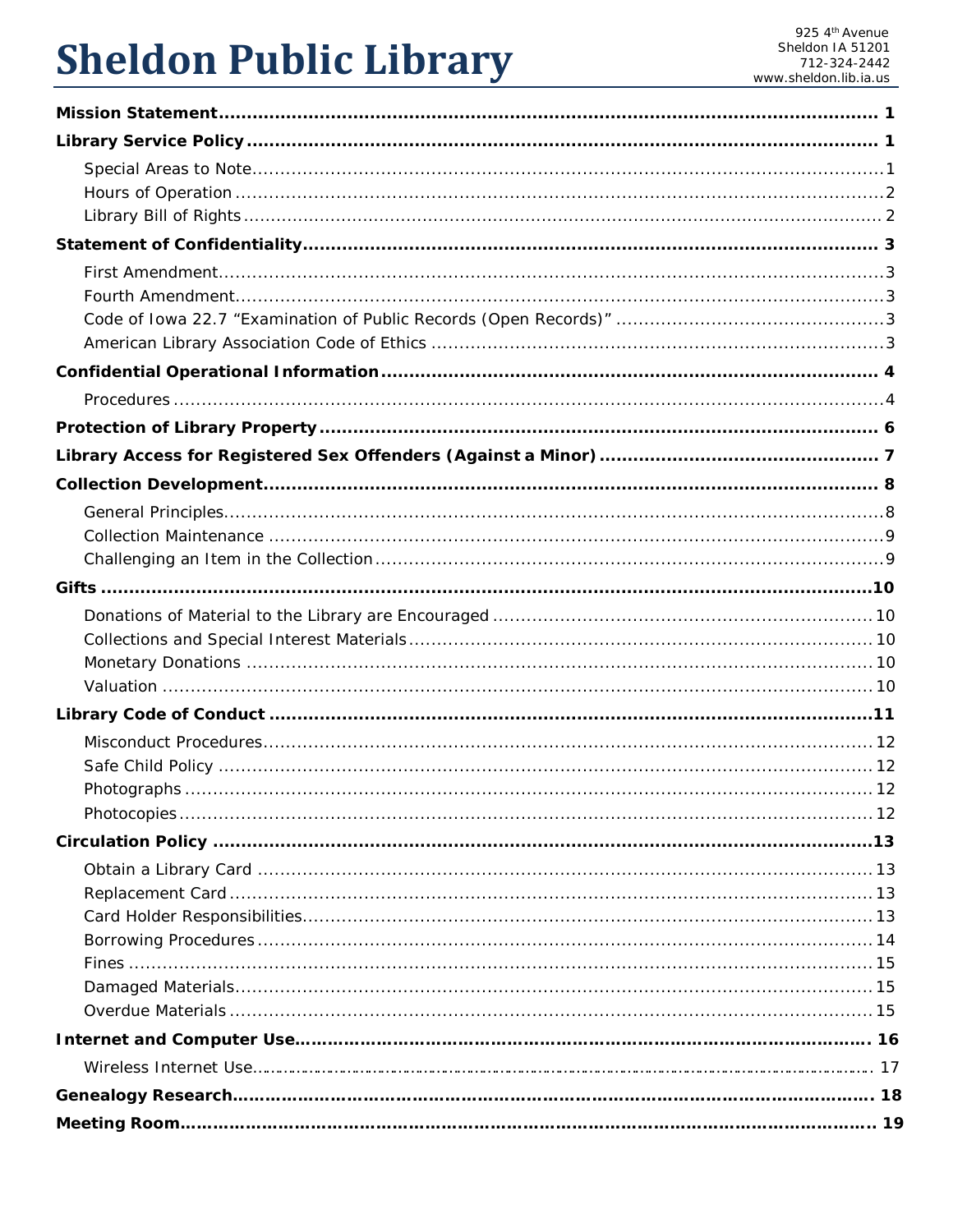# **Sheldon Public Library**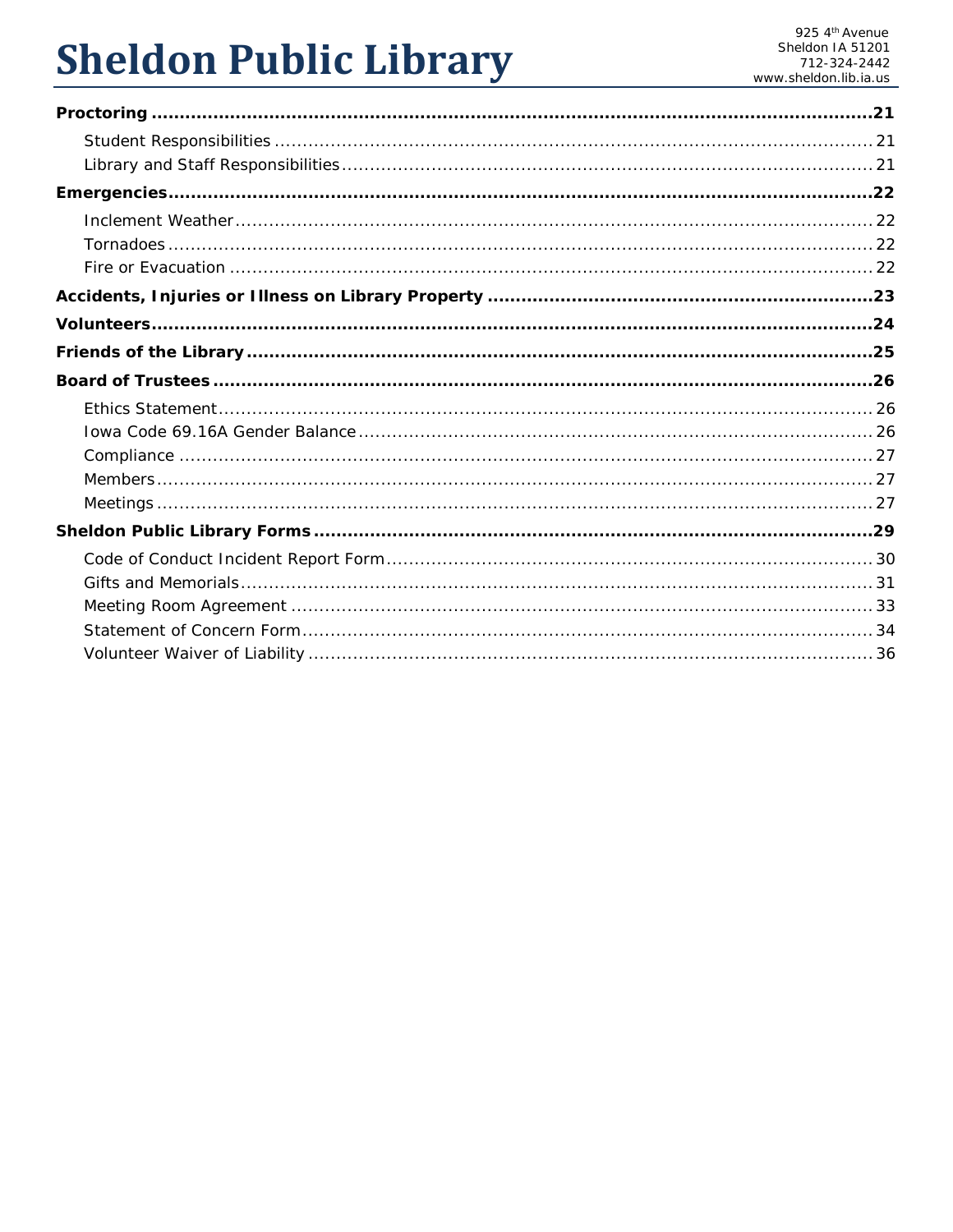## <span id="page-3-0"></span>**Mission Statement**

The Sheldon Public Library is enriching a vibrant community with access to information and technology, serving as a community gathering space, fostering readers, and stimulating minds.

## <span id="page-3-1"></span>**Library Service Policy**

All patrons, regardless of status, are assisted in their search for information and treated with utmost courtesy, respect, strict confidentiality, and within policy guidelines.

Service will not be denied or abridged because of age, disability, religious, racial, social, economic, sexual orientation, or political status.

Information on each library card is protected by confidentiality laws and can only be released to the person listed on the card, unless proper procedures have been followed.

Incorporating the principles of The Library Bill of Rights, the library endeavors to

- Select, organize, and make available necessary books and materials.
- **Provide guidance and assistance to patrons.**
- Sponsor and implement programs, exhibits, displays, book lists, etc., which would appeal to children and adults.
- Cooperate with other community agencies and organizations.
- Secure information beyond its own resources when requested. (Using interlibrary loan and other resource sharing methods provided through the system and state.)
- **Lend to other libraries upon request.**
- **Develop and provide services to patrons with special needs.**
- Maintain a balance in its services to various age groups.
- **Provide service during hours which best meet the needs of the community, including** evening and weekend hours.
- **Regularly review library services being offered.**
- Use media and other public relations mechanisms to promote the full range of available library services.

### <span id="page-3-2"></span>**Special Areas to Note:**

#### **Homework Questions**

Homework assignments are intended to teach students the process of learning and finding information. The Library can assist in the use of Library tools but will not provide answers to the homework.

#### **Legal Questions**

Staff can assist patrons in finding citation information from codes and help access other legal resources but legal advice and/or explanation of the information found cannot be offered.

#### **Medical Questions**

Factual information can be provided from medical dictionaries, books and other sources, but questions that involve interpretation and opinion cannot be answered by the library staff.

#### **Tax Information**

The library attempts to provide basic forms for state and federal taxes when possible. The library staff can assist the public in locating and copying forms, but the staff cannot suggest which form to use or provide help in completing any tax documents.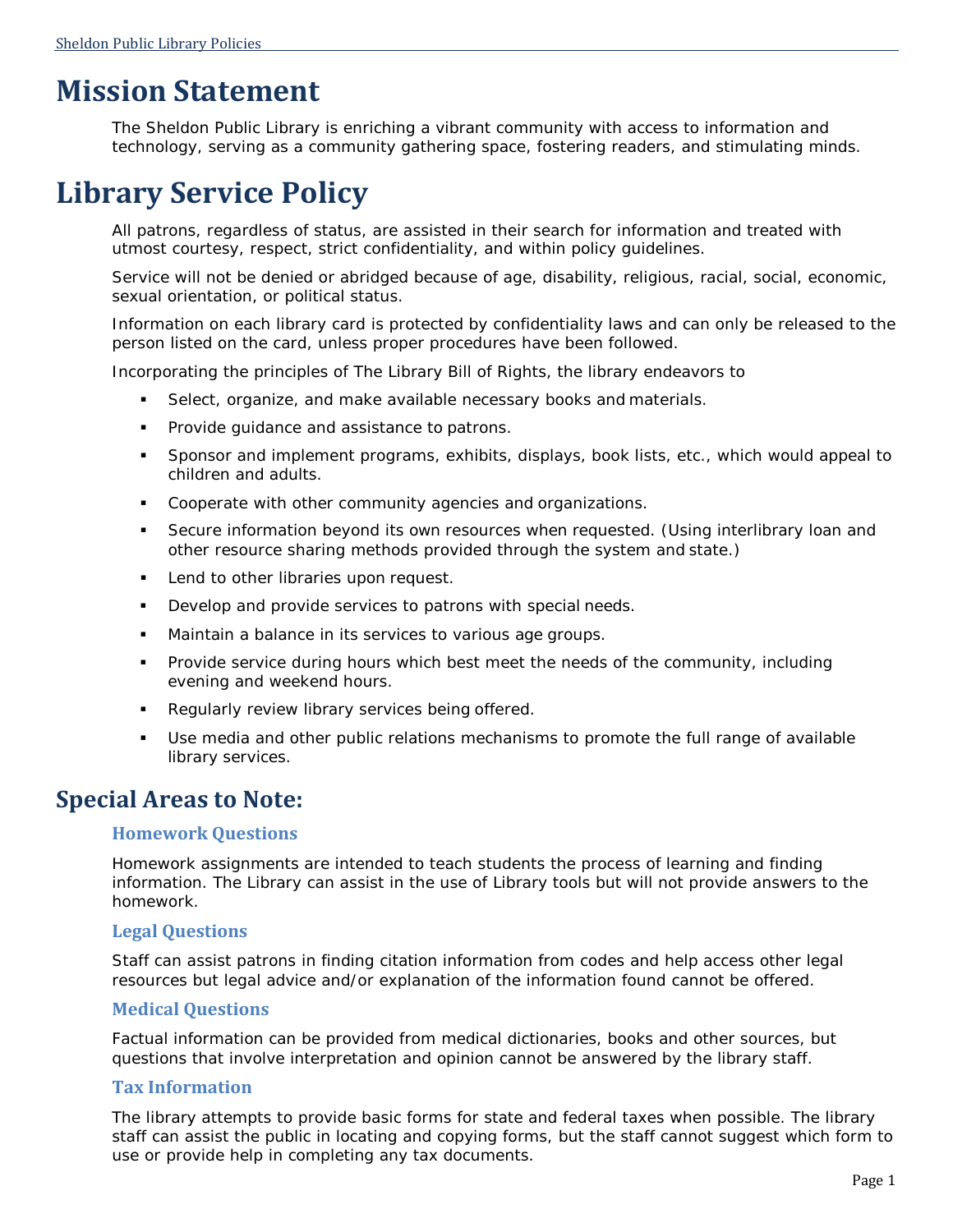### <span id="page-4-0"></span>**Hours of Operation**

#### **Library Hours**

| Monday           | $10:00$ a.m. $-8:00$ p.m. |
|------------------|---------------------------|
| Tuesday – Friday | $10:00$ a.m. $-5:00$ p.m. |
| Saturday         | $10:00$ a.m. $-2:00$ p.m. |
| Sunday           | Closed                    |
|                  |                           |

#### **Exceptions**

| New Year's Day | Closed | Thanksgiving Day  | Closed |
|----------------|--------|-------------------|--------|
| Memorial Day   | Closed | Christmas Eve Day | Closed |
| Fourth of July | Closed | Christmas Day     | Closed |
| Labor Day      | Closed | New Year's Eve    | Closed |

#### **Story Time**

Story time sessions will be made available throughout the year. Times and dates are available at the Library. In the case of inclement weather, story time may be cancelled.

- If Sheldon Public Schools are closed, story time will not be held.
- If Sheldon Public Schools start late, morning story time will not be held.
- **If Sheldon Public Schools let out early, afternoon story time will not be held.**

Cancellation announcements can be found on the KIWA Web site and/or radio station.

*Last updated and adopted on 08/16/2017*

### <span id="page-4-1"></span>**Library Bill of Rights**

Source: American Library Council, 1996

The American Library Association affirms that all libraries are forums for information and ideas, and that the following basic policies should guide their services.

- 1. Books and other library resources should be provided for the interest, information, and enlightenment of all people of the community the library serves. Materials should not be excluded because of the origin, background, or views of those contributing to their creation.
- 2. Libraries should provide materials and information presenting all points of view on current and historical issues. Materials should not be proscribed or removed because of partisan or doctrinal disapproval.
- 3. Libraries should challenge censorship in the fulfillment of their responsibility to provide information and enlightenment.
- 4. Libraries should cooperate with all persons and groups concerned with resisting abridgment of free expression and free access to ideas.
- 5. A person's right to use a library should not be denied or abridged because of origin, age, background, or views.
- 6. Libraries that make exhibit spaces and meeting rooms available to the public they serve should make such facilities available on an equitable basis, regardless of the beliefs or affiliations of individuals or groups requesting their use.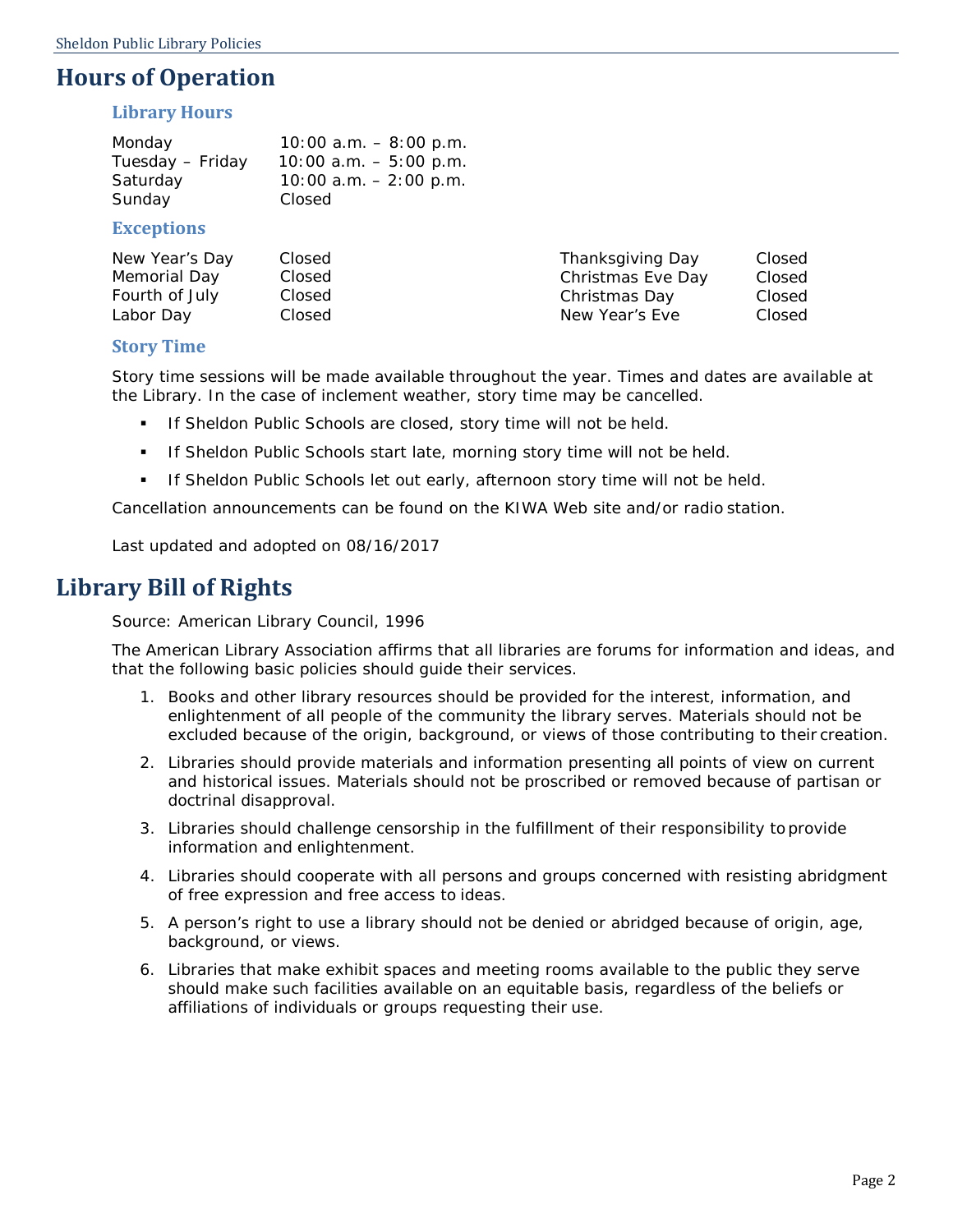## <span id="page-5-0"></span>**Statement of Confidentiality**

The confidentiality policy of the Sheldon Public Library is based on the First and Fourth Amendments of the U.S. Constitution, the USA Patriot Act (Public Law 107-56), the Iowa Code, and the Code of Ethics of the American Library Association.

### <span id="page-5-1"></span>**First Amendment**

Congress shall make no law… abridging the freedom of speech…

### <span id="page-5-2"></span>**Fourth Amendment**

The right of the people to be secure in their persons, houses, papers, and effects, against unreasonable searches and seizures, shall not be violated, and no warrants shall issue, but with probable cause, supported by oath or affirmation, and particularly describing the place to be searched and the persons or things to be seized.

### <span id="page-5-3"></span>**Code of Iowa 22.7 "Examination of Public Records (Open Records)"**

### **22.7 Confidential Records**

The following public records shall be kept confidential, unless otherwise ordered by a court, by the lawful custodian of the records, or by another person duly authorized to release such information.

**13.** The records of a library which, by themselves or when examined with other public records, would reveal the identity of the library patron checking out or requesting an item or information from the library. The records shall be released to a criminal or juvenile justice agency only pursuant to an investigation of a particular person or organization suspected of committing a known crime. The records shall be released only upon a judicial determination that a rational connection exists between the requested release of information and a legitimate end and that the need for the information is cogent and compelling.

**18.** Communications not required by law, rule, or procedure that are made to a government body or to any of its employees by identified person outside of government, to the extent that the government body receiving those communications from such persons outside of government could reasonably believe that those persons would be discouraged from making them to that government body if they were available for general public examination.

### <span id="page-5-4"></span>**American Library Association Code of Ethics**

We protect each library user's right to privacy and confidentiality with respect to information sought or received and resources consulted, borrowed, acquired or transmitted.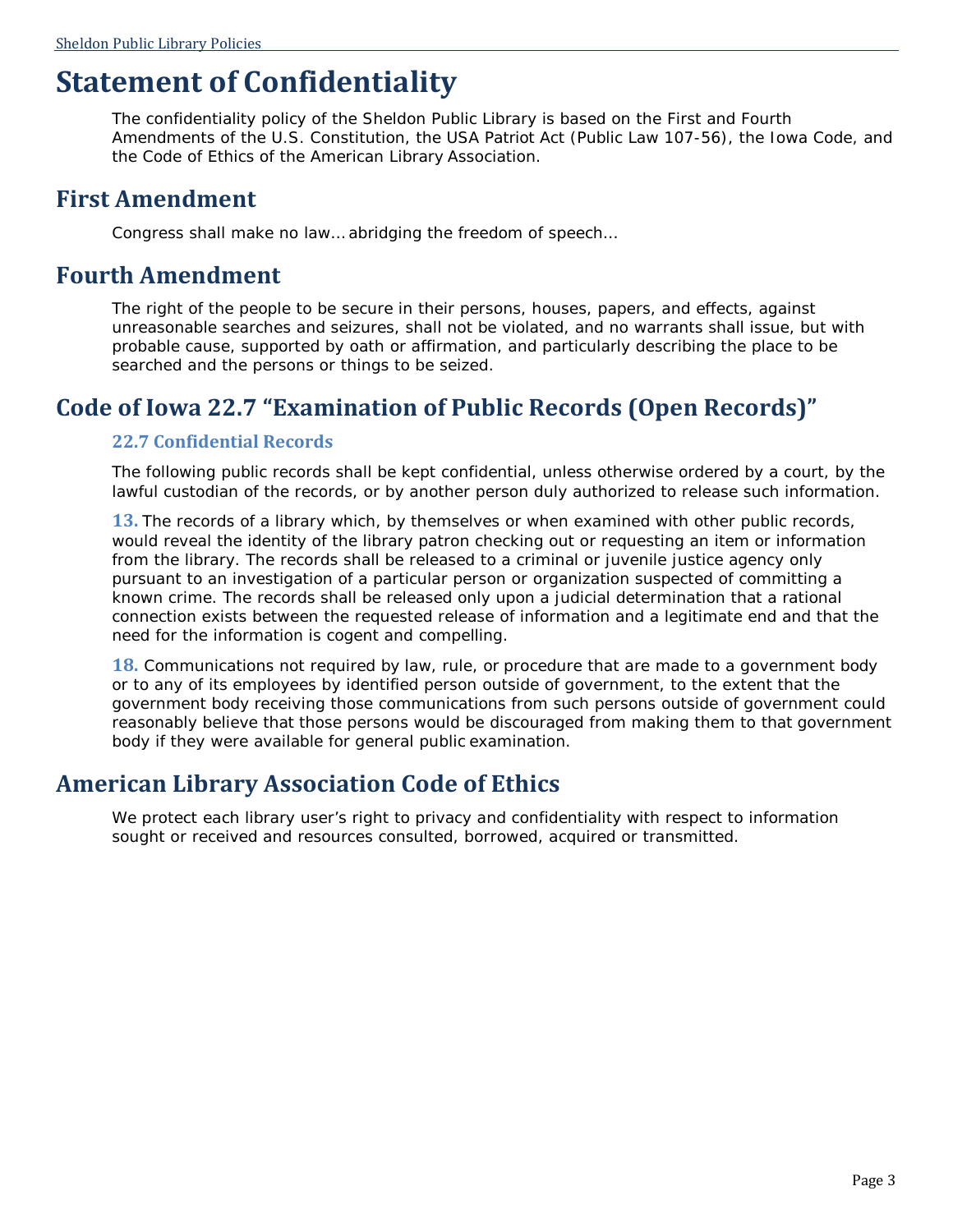## <span id="page-6-0"></span>**Confidential Operational Information**

Confidentiality is essential to protect the exercise of rights under the Constitution of the United States of America, the First and Fourth Amendments, the Patriot Act, the Code of Iowa, and the Code of Ethics of the American Library Association.

As an employee of the Sheldon Public Library, you may learn confidential operational information. During and after employment with the Sheldon Public Library, confidential operational information may not be shared with non-employees of the Sheldon Public Library and may only be shared with Sheldon Public Library employees on a need-to-know basis.

- 1. The Library will not reveal the identities of the individual users nor the information sources they consult unless required by law.
	- a. Confidentiality extends to information sought or received and materials consulted, borrowed, or acquired.
	- b. Confidentiality includes database search records, reference interviews, interlibrary loan records, computer use records, and all other personally identifiable use of library materials, facilities, or services.
- 2. The Library will hold confidential the names of card holders and their registration information and not provide access for private, public, or commercial use.
- 3. The lawful custodian of the records is the Library Director.
- 4. The Library will not release registration, circulation, or other records protected under the Iowa Code unless it is required by law to release the information.

Violation of this confidentiality policy may result in disciplinary action.

### <span id="page-6-1"></span>**Procedures**

#### **Request to Custodian of the Records**

- 1. The Library staff member receiving a request to examine or obtain information relating to registration or circulation records identifying the names of Library users, shall immediately refer the requestor to the Director.
- 2. To avoid any misunderstanding, the staff member should not discuss what information may or may not be available or what the Library can or cannot do, with the person making the request.
- 3. If the Director is not available, the staff member should inform the requestor when the Director will be available. If pressed to act sooner, the staff member should attempt to contact the Director immediately.

#### **Court Order, Warrant, or National Security Letter (NSL)**

The Director shall meet with the requestor of the information. If the requestor is a law enforcement officer, the officer must have a court order, a warrant issued under the USA Patriot Act, or a NSL to receive the requested records. If the officer does not have the proper court order, warrant, or NSL compelling the production of the records, the Director shall refuse to provide the information.

#### **Legal Counsel**

If the records requested cover registration, circulation, or other records is protected under the Iowa Code, and the Director is uncertain about whether the order, or presented to the Director is sufficient to require release of the records, the Director may immediately consult with legal counsel.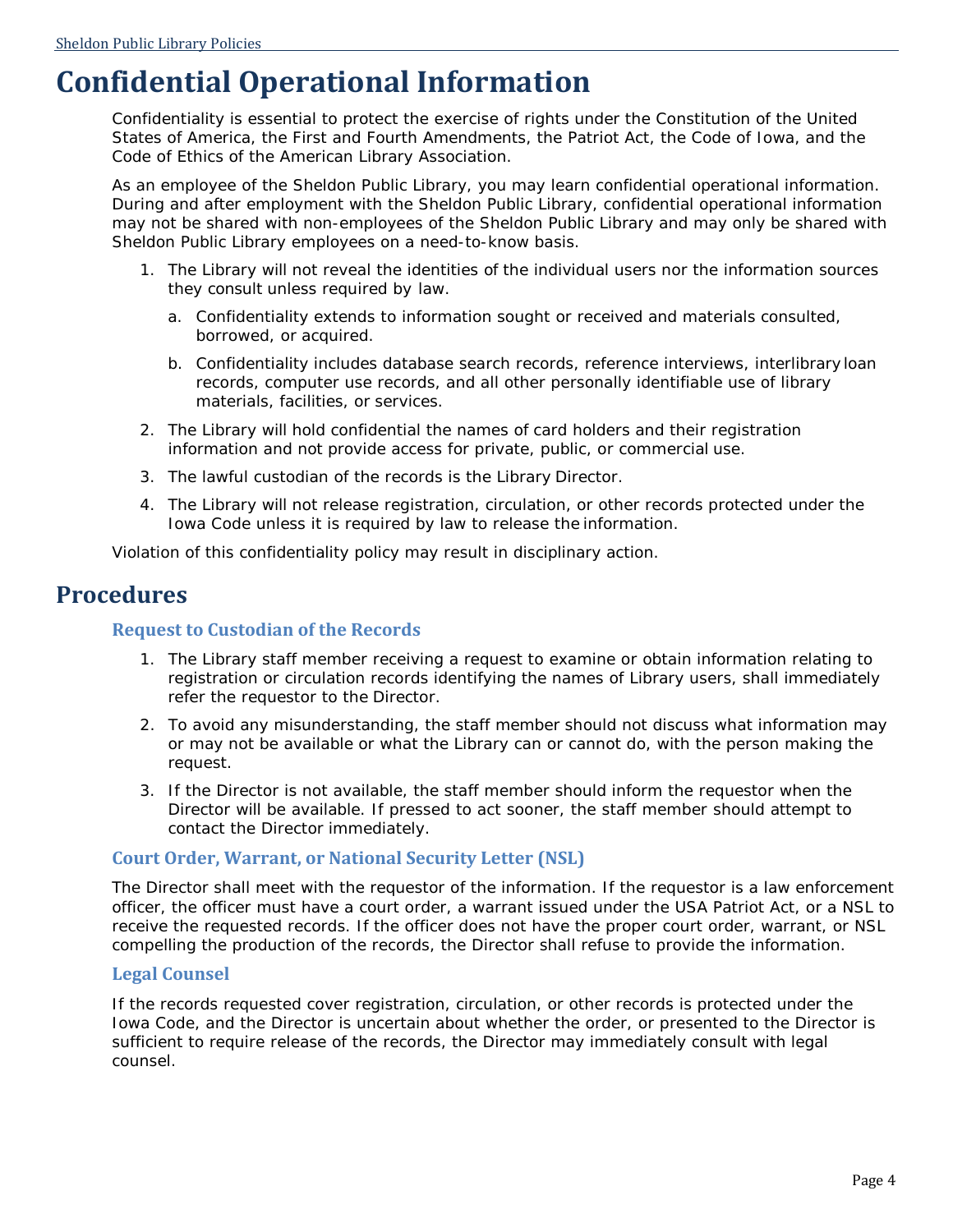#### **Defects**

If any written request, process, order, or subpoena is not in proper form or does not otherwise appear to be sufficient to support releasing the records, the Director shall insist that such defects be cured before any records are released.

#### **Release**

If the Director in consultation with the Library's attorney determines that the order, warrant, or NSL is sufficient and compels the release of records, the Director shall release the records.

#### **Gag Order**

If the request is made pursuant to the USA Patriot Act, the Director is authorized to obtain legal counsel regarding the request. As required by the USA Patriot Act, the Director shall not discuss the request with anyone other than legal counsel.

#### **Refusal**

If the requestor is not a law enforcement officer and has not presented any type of court or administrative order requiring the release of the requested information, the Director shall refuse to provide the requested records.

#### **Further Legal Action**

If the Director and legal counsel deem appropriate, the Director is authorized to take legal action, such as moving to quash a subpoena, to resist releasing requested registration, circulation, or other records protected under the Iowa Code.

#### **Reports from Staff**

Any threats or unauthorized demands concerning circulation and other records identifying the names of library users shall be reported to the Director. Any other problems relating to the privacy of circulation and other records identifying the library users which are not provided for above shall be referred to the Director.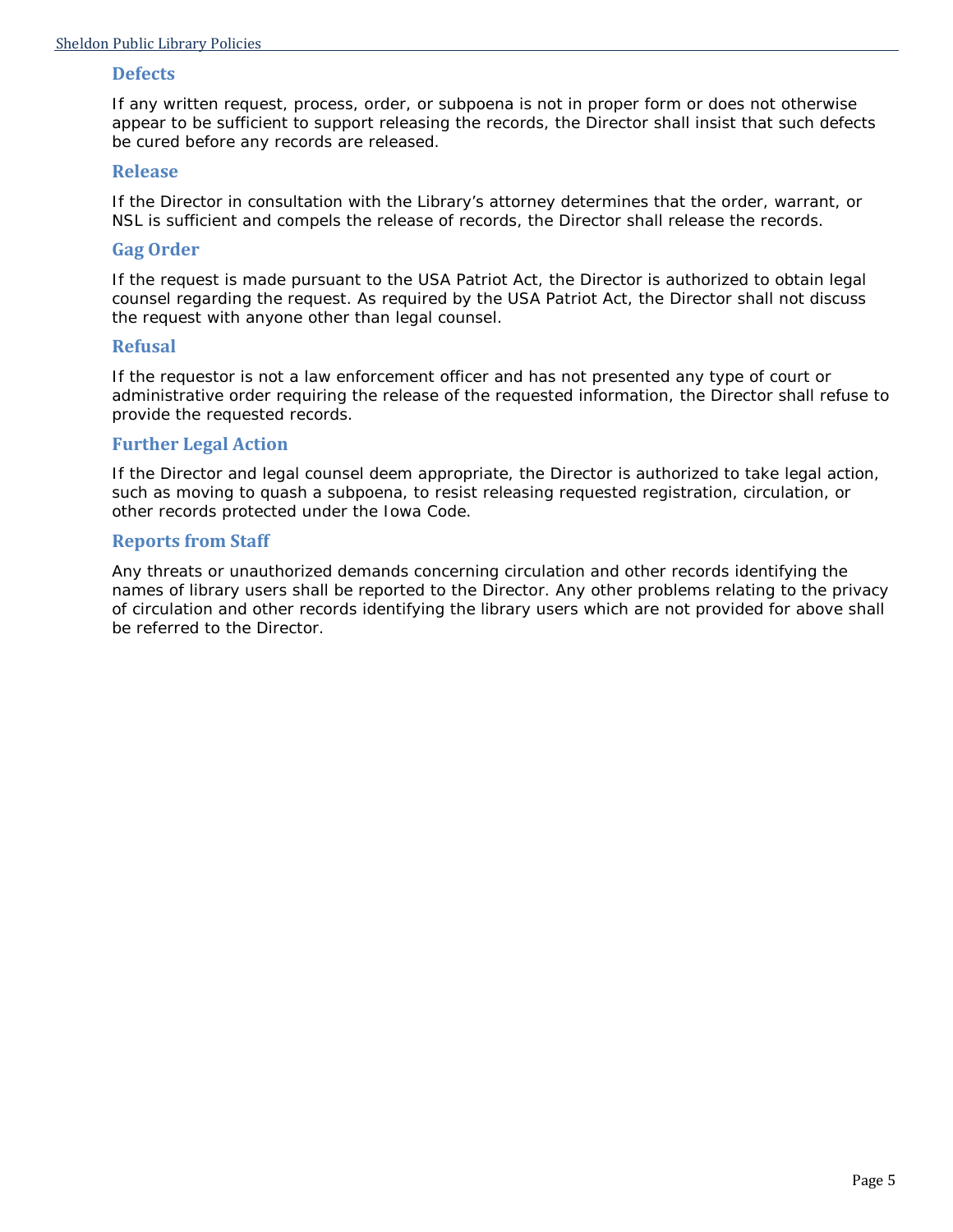## <span id="page-8-0"></span>**Protection of Library Property**

The library is entrusted by the citizens of Sheldon to provide, maintain and track items that have been purchased with taxpayer dollars. In order to protect public property the library may take action against those accused of harming library property (theft, vandalism, etc).

#### **Iowa Code 714.5 Library Materials and Equipment — Unpurchased Merchandise — Evidence of Intention.**

The fact that a person has concealed library materials or equipment as defined in section 702.22or unpurchased property of a store or other mercantile establishment, either on the premises or outside the premises, is material evidence of intent to deprive the owner, and the finding of library materials or equipment or unpurchased property concealed upon the person or among the belongings of the person, is material evidence of intent to deprive and, if the person conceals or causes to be concealed library materials or equipment or unpurchased property, upon the person or among the belongings of another, the finding of the concealed materials, equipment or property is also material evidence of intent to deprive on the part of the person concealing the library materials, equipment or goods.

The fact that a person fails to return library materials for two months or more after the date the person agreed to return the library materials, or fails to return library equipment for one month or more after the date the person agreed to return the library equipment, is evidence of intent to deprive the owner, provided a reasonable attempt, including the mailing by restricted certified mail of notice that such material or equipment is overdue and criminal actions will be taken, has been made to reclaim the materials or equipment. Notices stating the provisions of this section and of section 808.12 with regard to library materials or equipment shall be posted in clear public view in all public libraries, in all libraries of educational, historical or charitable institutions, organizations or societies, in all museums and in all repositories of public records.

After the expiration of three days following the due date, the owner of borrowed library equipment may request the assistance of a dispute resolution center, mediation center or appropriate law enforcement agency in recovering the equipment from the borrower.

The owner of library equipment may require deposits by borrowers and in the case of late returns the owner may impose graduated penalties of up to twenty-five percent of the value of the equipment, based upon the lateness of the return.

In the case of lost library materials or equipment, arrangements may be made to make a monetary settlement.

#### **Iowa Code 808.12 Detention and Search in Theft of Library Materials and Shoplifting**

Persons concealing property as set forth in section 714.3A or 714.5, may be detained and searched by a peace officer, person employed in a facility containing library materials, merchant, or merchant's employee, provided that the detention is for a reasonable length of time and that the search is conducted in a reasonable manner by a person of the same sex and according to subsection 2 of this section.

No search of the person under this section shall be conducted by any person other than someone acting under the direction of a peace officer except where permission of the one to be searched has first been obtained.

The detention or search under this section by a peace officer, person employed in a facility containing library materials, merchant, or merchant's employee does not render the person liable, in a criminal or civil action, for false arrest or false imprisonment provided the person conducting the search or detention had reasonable grounds to believe the person detained or searched had concealed or was attempting to conceal property as set forth in section 714.3A or 714.5.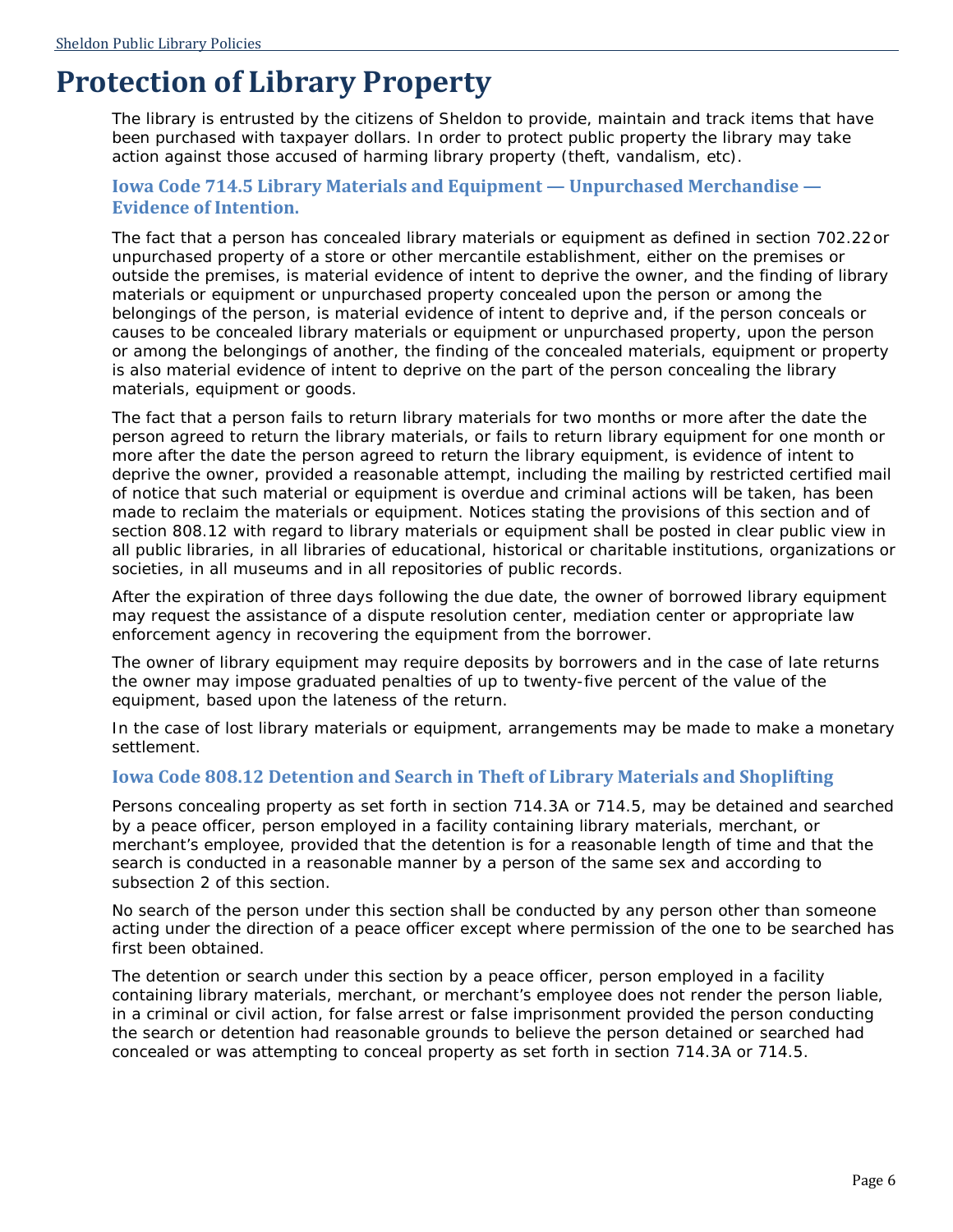## <span id="page-9-0"></span>**Library Access for Registered Sex Offenders (Against a Minor)**

The purpose of this policy is to ensure that the Sheldon Public Library complies with the provisions of Iowa Code Chapter 692A which mandates that certain registered sex offenders who have been convicted of sex offenses against a minor must be excluded from public libraries. This policy adopts the definitions of Iowa Code Chapter 692A, as amended.

In accordance with Iowa Code Chapter 692A, the Board of Trustees prohibits the presence of sex offenders convicted of sex offenses against minors upon or within 300 feet of library property without the written permission of the Director. The Director may only give such written permission as the result of a vote at a meeting of the Board of Trustees at which a quorum is present.

The issuance of a library card to a registered sex offender convicted of a sex offense against a minor does not constitute written permission from the Director for that offender to be present on Library property.

Persons barred from Library property under the law may remain eligible for library service. It is the responsibility of the Library user to arrange for a courier to select, check out, and return materials to the Library through possession of the library user's card. Under any of these circumstances, the sex offender convicted of a sex offense against a minor will remain responsible for all activity on their library card. The Library user may access information and resources via the telephone or using the Library's web site. Persons barred from Library property under the law will not be served by the Library's homebound delivery service.

Registered sex offenders convicted of sex offenses against a minor may not loiter as defined in Iowa Code Section 692A.101(17) within 300 feet of Library property.

Violations of this policy will be immediately reported to law enforcement.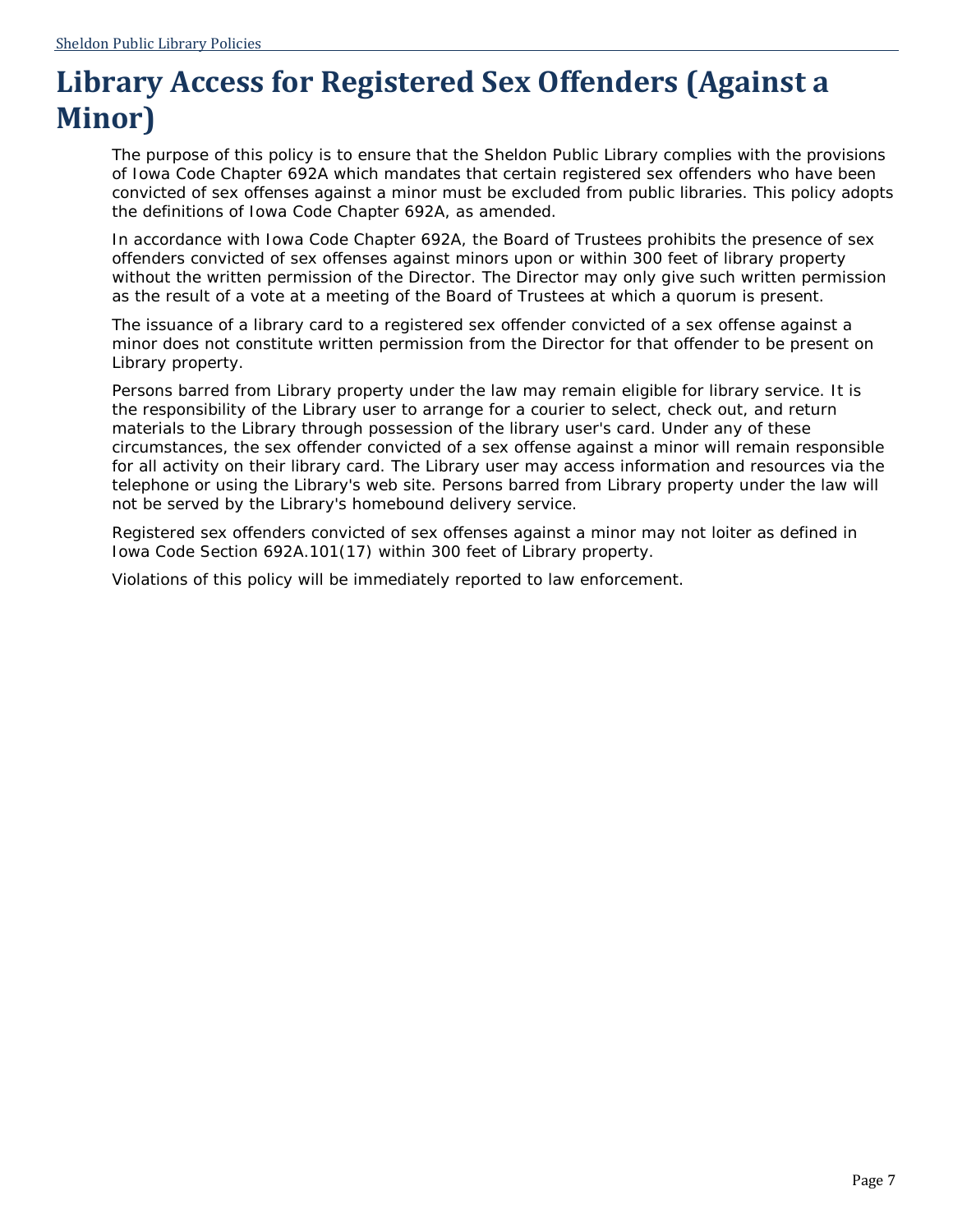## <span id="page-10-0"></span>**Collection Development**

### <span id="page-10-1"></span>**General Principles**

Responsibility for collection development lies with staff who will apply professional knowledge, experience, and this policy in making decisions. Ultimate responsibility for collection development lies with the Director.

Materials for the library collection are chosen to support the mission of the library. The library serves the whole person by providing materials, reference assistance, and helps to meet the cultural, informational, and recreational needs of members of the community. The library is dedicated to providing service to persons of all nationalities, age, sex, religious persuasion, or disability. The library strives to offer the widest possible range of subjects and views in a variety of formats, treatments, and levels of difficulty, with consideration towards cost, available space, current holdings, and demand.

Including materials in the library collection does not constitute an endorsement of the contents of an item. The library recognizes that any given item may offend any one person, but because the library follows accepted principles of intellectual freedom, it will not remove specific titles solely because individuals or groups may find them objectionable. The library subscribes to the principles embodied in the *Library Bill of Rights*, *Freedom to Read* and *Freedom to View* statements adopted by the American Library Association.

Selection is based primarily on following criteria:

#### **Borrower Demand**

*A*n attempt is made to acquire materials in high demand within the limits of space and finances. The library welcomes suggestions and comments from the public and will consider purchasing those materials of reasonable cost and value to the collection. Regardless of an item's popularity, the library may choose not to purchase an item because of the type of format or other issues.

#### **Collection Need**

Areas of the collection will be updated and expanded in response to the need of the community. The library does not specialize in curriculum support through the purchase of textbooks. It does, however, attempt to fill the information needs of students at all levels as a supplement to school and college libraries. Textbooks may be purchased if they contain the best (or only) information on a given subject.

#### **The Library Collection**

The collection currently includes books, videos, DVDs, magazines, newspapers, puzzles, games, puppets, kits, and equipment. In addition, the library's collection also includes downloadable eMaterials. Staff will constantly investigate emerging formats, and strive to include them in the collection as community demand and budgets allow. Conversely, the library will evaluate existing formats and remove those formats/ items no longer used by the public (example: cassette tapes, LPs.)

#### **Access to Other Collections**

If the library does not own an item, for a minimal cost patrons can request the item through Inter Library Loan. The library also participates in "Open Access" through the Iowa State Library. The goal of Open Access is to provide Iowans with direct access to more library materials and information resources through a reciprocal borrowing program that enables customers from a participating library to go to other participating libraries and directly check out materials. As part of this program, residents of Sheldon are able to access the Ramaker Library on the Northwestern campus and all other public libraries in Sioux County (and over 600 libraries throughout the state).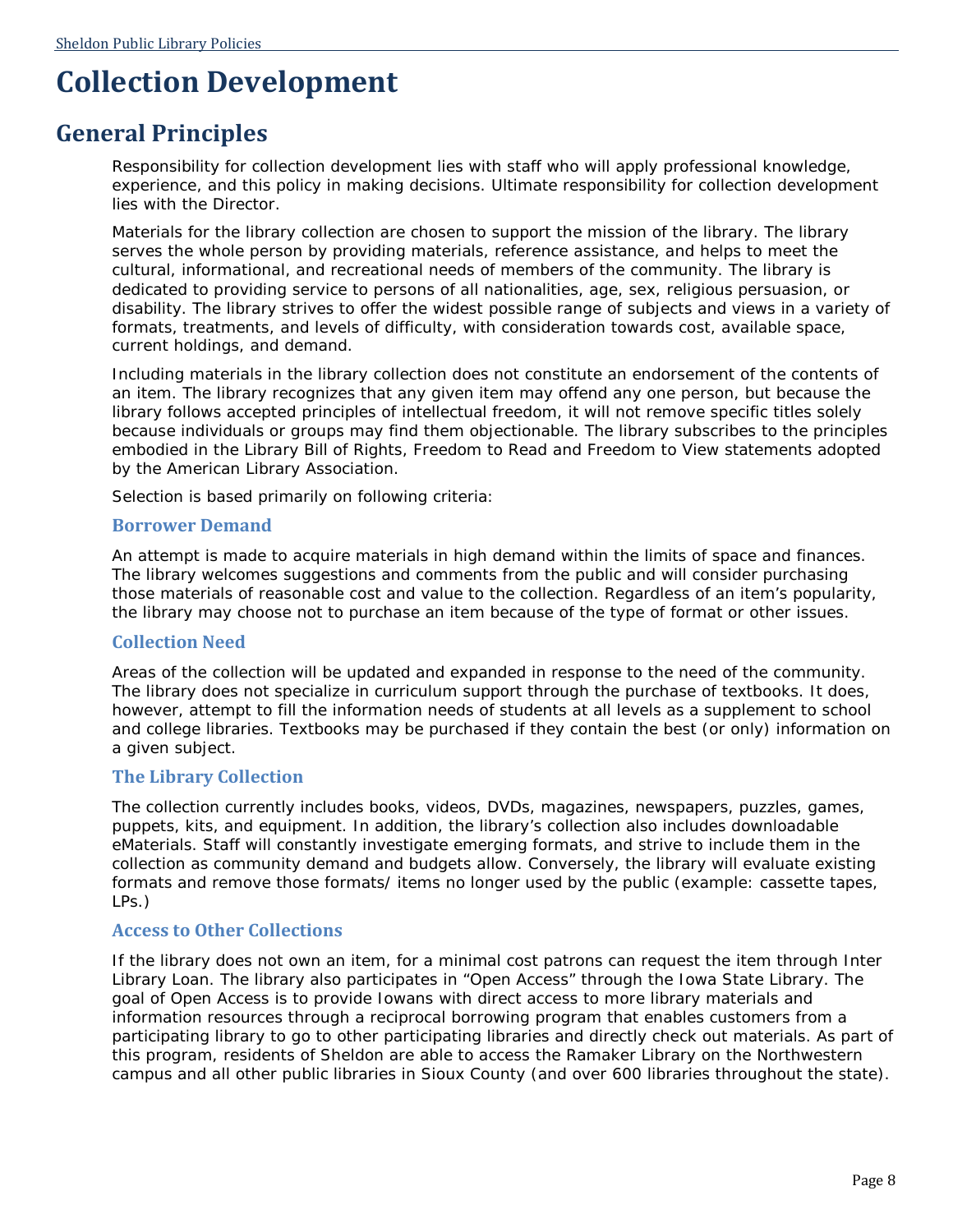### <span id="page-11-0"></span>**Collection Maintenance**

To ensure that the library's collection is current and relevant to the community's needs, the usefulness of materials previously added to the collection is evaluated on a regular basis. Items that are outdated, damaged, duplicated, or not being used will be considered for removal. Some factors in this decision are space, the cost of replacement, and the appearance of the collection. Locally significant materials are not held to these standards and are generally retained. Withdrawn materials may be sold at the library's used book sale, recycled or discarded.

### <span id="page-11-1"></span>**Challenging an Item in the Collection**

Anyone wishing to question the inclusion of an item in the collection should talk with the Director and complete a **[Statement of Concern](#page-36-0)** form (page [34\)](#page-36-0). Written objections will be taken to the Board of Trustees for their consideration. A review committee of three Board members will be appointed by the Board President to evaluate the material and Statement of Concern. A written report by the review committee will be filed with the Director.

Last updated and adopted on 02/20/2019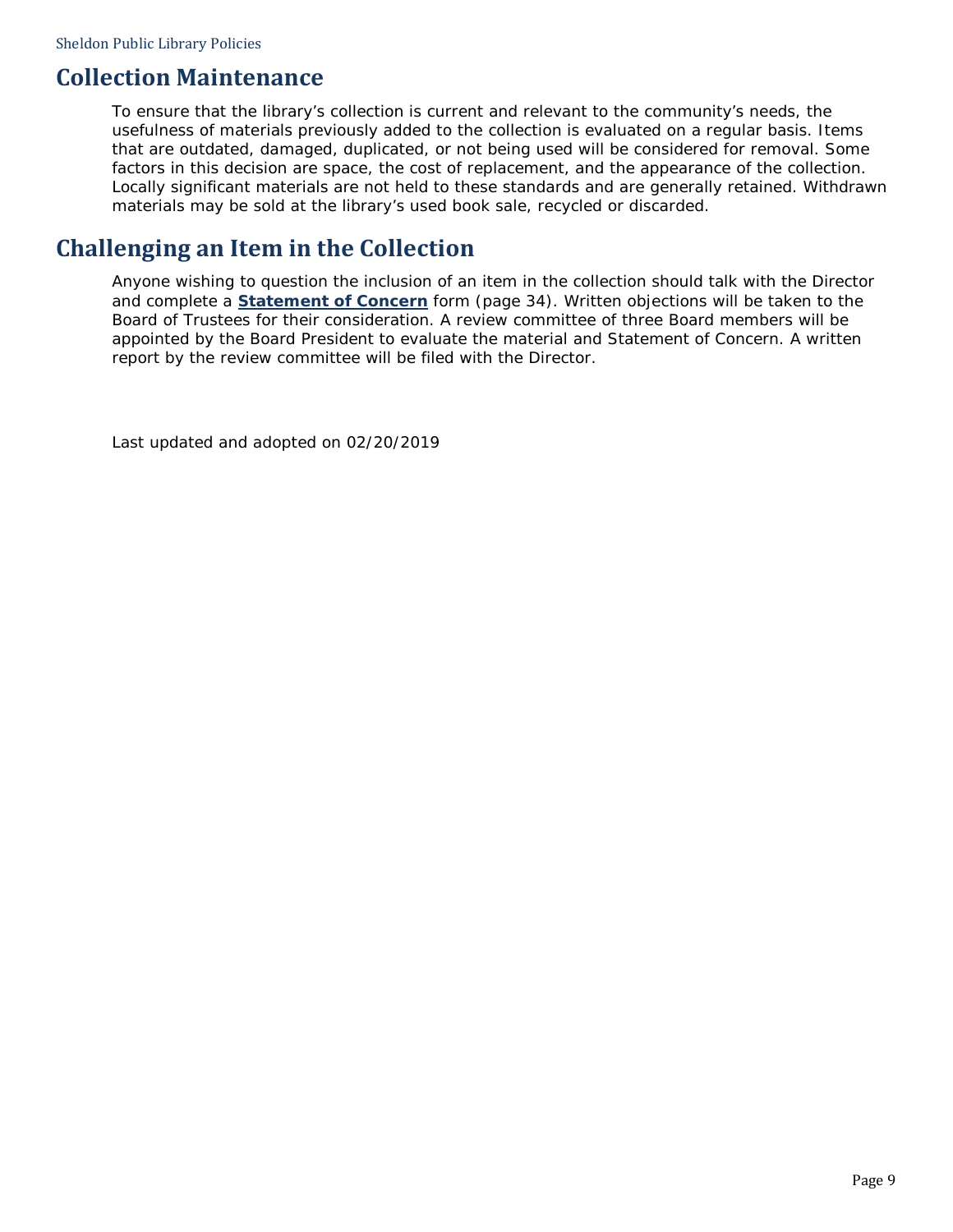## <span id="page-12-0"></span>**Gifts**

### <span id="page-12-1"></span>**Donations of Material to the Library are Encouraged**

This is with the understanding that the donated items will be added to the collection only after using the same criteria used for purchased items and compliance with the Library's policies. Donations are not intended to replace regularly budgeted library expenditures; however, private resources can extend and enrich Library services.

Once items are donated to the library, the items become the property of the library, and are subject to the same collection maintenance procedures as other library materials. Items not added to the collection will be handled in the same manner as withdrawn library materials.

The library does not accept text books or books in poor condition.

### <span id="page-12-2"></span>**Collections and Special Interest Materials**

These will be added when space permits. Although many excellent and important items may be added to the collection in this fashion, the Director shall have the prerogative of refusing to accept materials which he/she believes do not contribute to the purpose of the library. Collections may not be kept intact. Even special interest items should meet the criteria outlined in this policy.

Once the library accepts a gift, it is clearly understood that it becomes the property of the library, to be used or disposed of in strict accordance with policies of the library.

The library will not accept materials that are not an outright gift. It is not the policy of this library to place plaques on donated used items.

### <span id="page-12-3"></span>**Monetary Donations**

The Library welcomes gifts of cash or stocks. If the gift is used to purchase library materials, the donor's preferences will be accommodated to the best of the staff's ability. A plate with the donor's name can be affixed to the items purchased, if desired.

A **[Gifts and Memorials](#page-33-0)** form (page [31\)](#page-33-0) should be completed for monetary donations.

### <span id="page-12-4"></span>**Valuation**

A receipt for donated items will be given upon request with no monetary value listed. No library personnel shall attempt to offer a monetary valuation statement to the donor for tax or other purposes.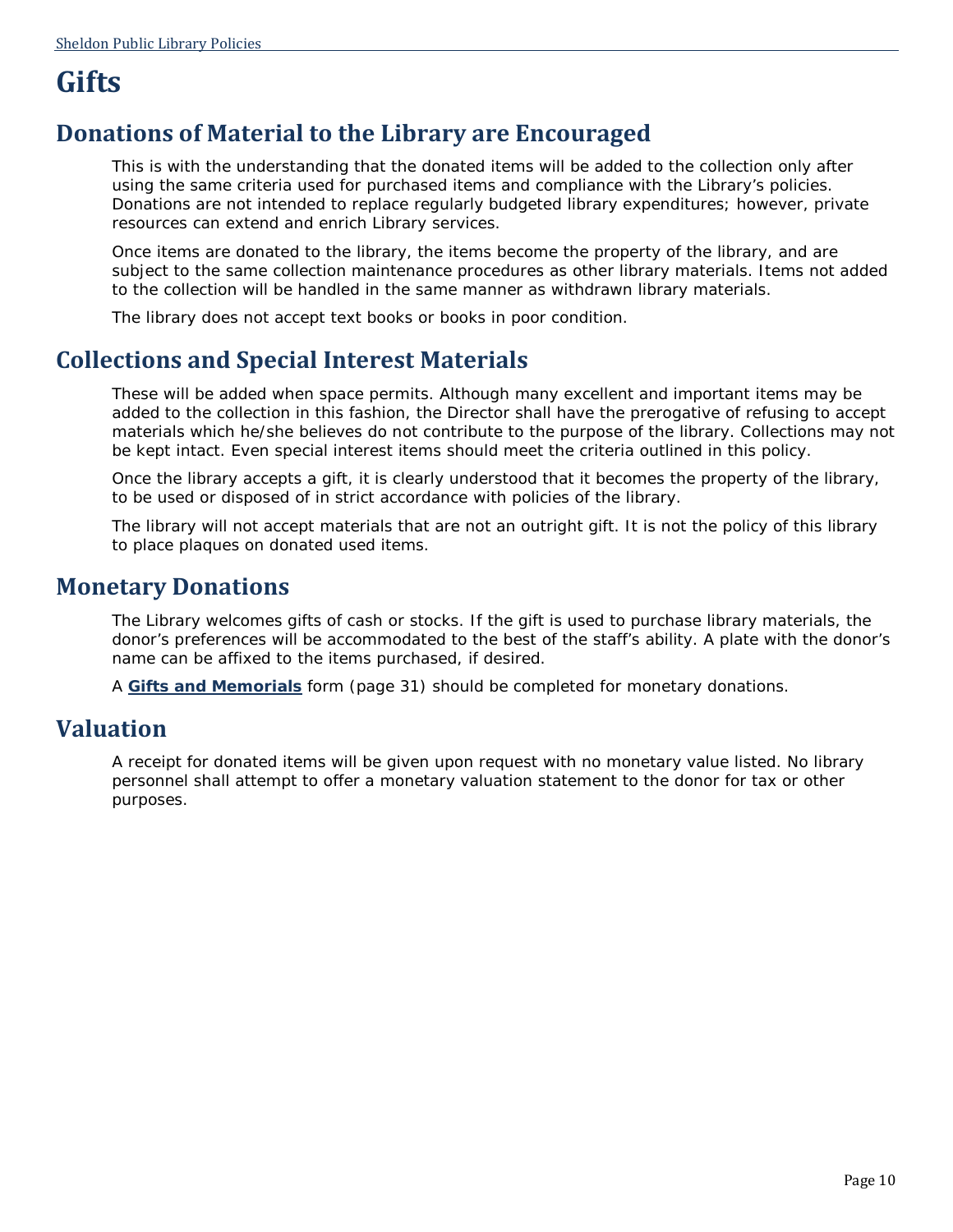## <span id="page-13-0"></span>**Library Code of Conduct**

The Sheldon Public Library will provide a safe, comfortable environment that is conducive to the use of library materials and the safety of users and staff.

Patrons using the library are expected to behave in a way that is appropriate to the library's purpose as stated above. No person shall engage in any conduct which interferes with the legitimate use of the library, including - but not restricted to - the following:

- 1. Any behavior that is illegal
- 2. Willfully annoying, harassing, or threatening another person
- 3. Any behavior that is disruptive of the library environment. This includes running, loud talking (including on a cell phone).
- 4. Any physical or verbal behavior that is abusive of staff members or other patrons
- 5. Any use of the library that interferes with the library's purpose
- 6. Any use of tobacco, alcohol, or controlled substances is prohibited or be under the influence of alcohol or controlled substances
- 7. Library users must wear appropriate dress; including shoes and shirts
- 8. No pets are allowed unless the animal is designated as a service animal and recognized by the American with Disabilities Act. Animals for a library sponsored program can be allowed with the Director's approval.
- 9. Possessing any firearm, knife, any device which could be used as a weapon or other weapon prohibited by city ordinance or state statutes.
- 10. Defacing or destroying library property
- 11. Sleeping in the library
- 12. Remaining in the library after closing hours
- 13. Soliciting, posting notices, fundraising, or selling; unless authorized by the Director or Library Board of Trustees
- 14. Interfering with patrons' use of the library through poor bodily hygiene which is so offensive as to constitute a nuisance
- 15. Using skates or a skateboard in the library
- 16. Playing audio equipment (personal or library) at a volume that is disturbing to other users
- 17. Campaigning, petitioning, interviewing or surveying patrons or staff in a manner that is disruptive to library activities
- 18. Willfully expose patrons and staff to offensive images or language
- 19. Interfering with the library's right to maintain a clean, pleasant and safe facility.
- 20. Relocating or tampering with tables, chairs, equipment, or other furniture without staff permission

A **[Code of Conduct Incident Report](#page-32-0)** (page [30\)](#page-32-0) should be filled out for any exchange that required a second warning. The completed report should be placed on the Director's desk.

Abuse of Library privileges will result in suspension of some or all privileges at the discretion of the Director. A patron who feels he/she has been unfairly suspended may file an appeal in writing with the Board of Trustees. Appeals will be considered at the next regular meeting of the Board of Trustees.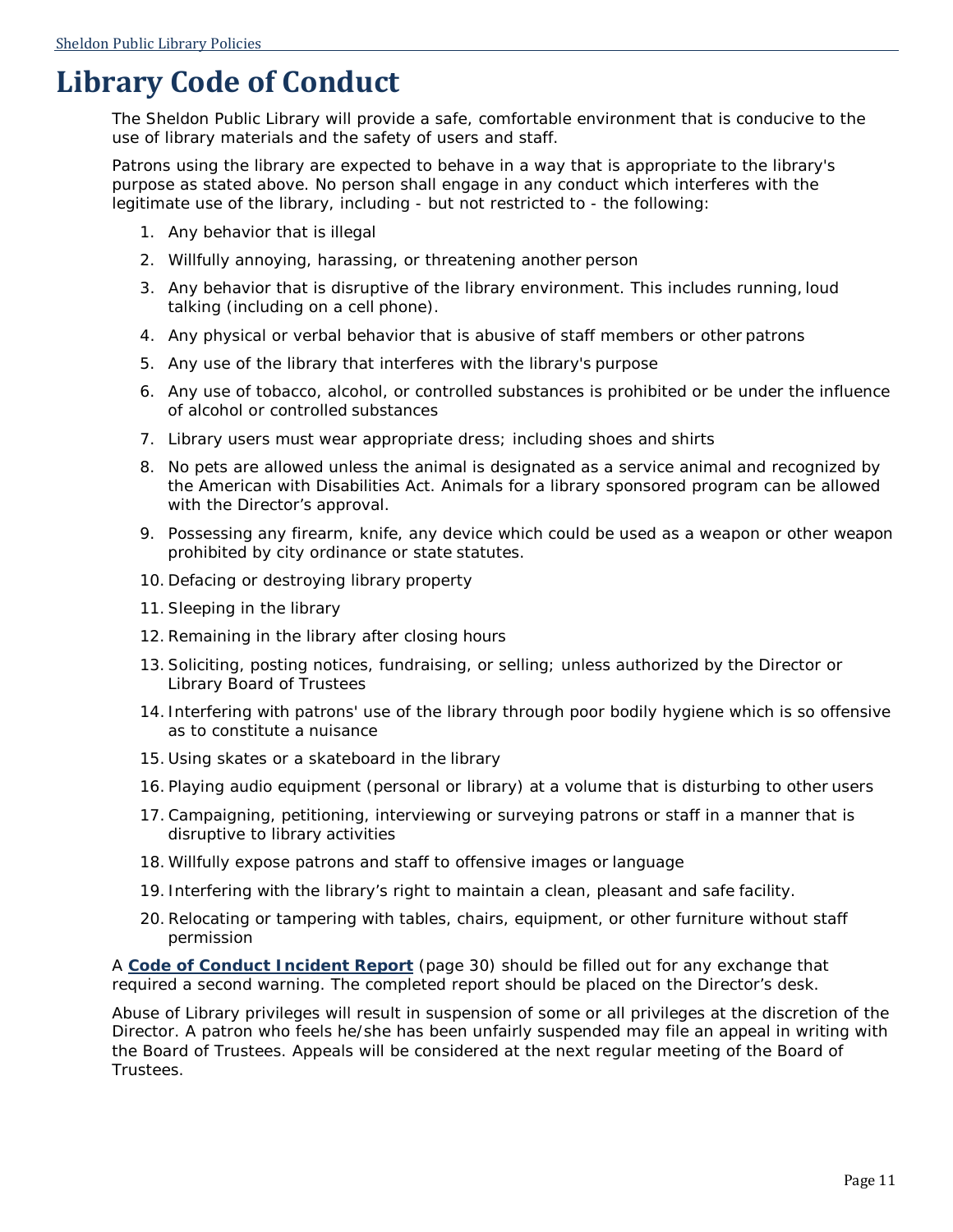### <span id="page-14-0"></span>**Misconduct Procedures**

#### **In cases where there appears to be immediate danger or a serious threat to public safety, any staff member may call 9-1-1.**

The primary responsibility for enforcing this policy rests with highest ranking library staff member on duty when an incident occurs. However, all staff members have responsibility for enforcing the policy.

The first step is to discuss the inappropriate behavior with the patron and ask the patron to modify their behavior.

The staff member in charge will give a second and final warning, stating that if the behavior doesn't change the patron will be asked to leave.

If the behavior continues beyond the second and final warning, the patron shall be asked to leave the library. If the patron refuses to leave, the staff member in charge is authorized to call the police.

### <span id="page-14-1"></span>**Safe Child Policy**

The library is a public space, much like a park, and patrons of all ages are welcome. The Library will not assume the responsibility of surrogate care provider for children in the Library (e.g. serving as a care-taker for school age children after school). Parents are responsible for their children's behavior while on library property. Children under the age of 8 must be accompanied by a parent or caregiver (who is 14 years of age or older) who is to remain in the library with the child at all times. Children age 6-7 years-old may only be unaccompanied before/after a library program for them, not to exceed a combined total of one hour.

#### **Disruptive and Unaccompanied Children**

Disruptive children will be asked to leave the building after receiving a second warning. If the disruptive child is under 12 years-old and no accompanying adult is in the library, the staff will attempt to locate the parent by telephone and require that an adult take the child from the library immediately. Police may be called to provide assistance. More than one such occurrence, or the inability of the parent to provide immediate assistance, may result in suspension of library privileges of the child or parent(s) of the child at the discretion of the Director.

#### **Unattended Children at Closing**

If unattended children are left at the library at closing time, two staff members will wait with the child (and attempt to call the parent). Fifteen minutes after closing the Sheldon Policewill be called and the child will be placed in their custody. Under no circumstances will a staff member leave a child alone outside after closing or take the child with them.

A **Code of Conduct [Incident Report](https://outlook.live.com/mail/inbox/id/AQQkADAwATE2ZjAxLTI2ODQtZWUAZGQALTAwAi0wMAoAEABoY%2Bora7%2FlQZREsd%2FpkLvy#bookmark57)** (page [30\)](https://outlook.live.com/mail/inbox/id/AQQkADAwATE2ZjAxLTI2ODQtZWUAZGQALTAwAi0wMAoAEABoY%2Bora7%2FlQZREsd%2FpkLvy#bookmark57) should be filled out for every time that an unattended child is left at closing and the police assume custody. *Last updated and adopted on 10/16/19*

### <span id="page-14-2"></span>**Photographs**

The Sheldon Public Library may use photographs of patrons and events in its publications and communications (e.g. web site and Facebook). The Library has the right to use and discontinue use of the photographs at the Library's discretion. Library users in the photographs will not be identified by name.

### <span id="page-14-3"></span>**Photocopies**

The copyright law of the United States governs the making of photocopies of copyrighted materials. The person requesting the copies is liable for any infringement of the law.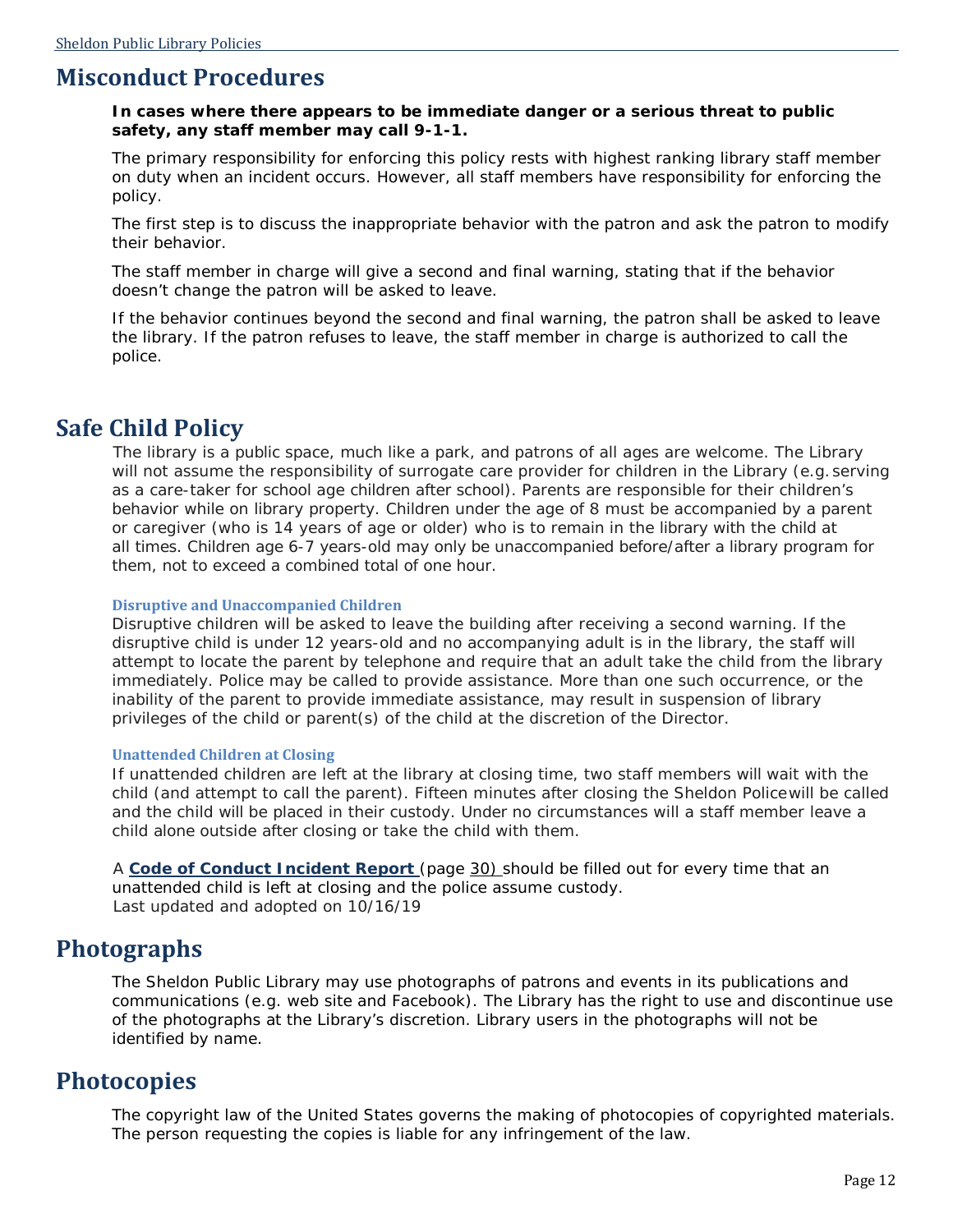Sheldon Public Library Policies *Last updated and adopted on 08/16/2017*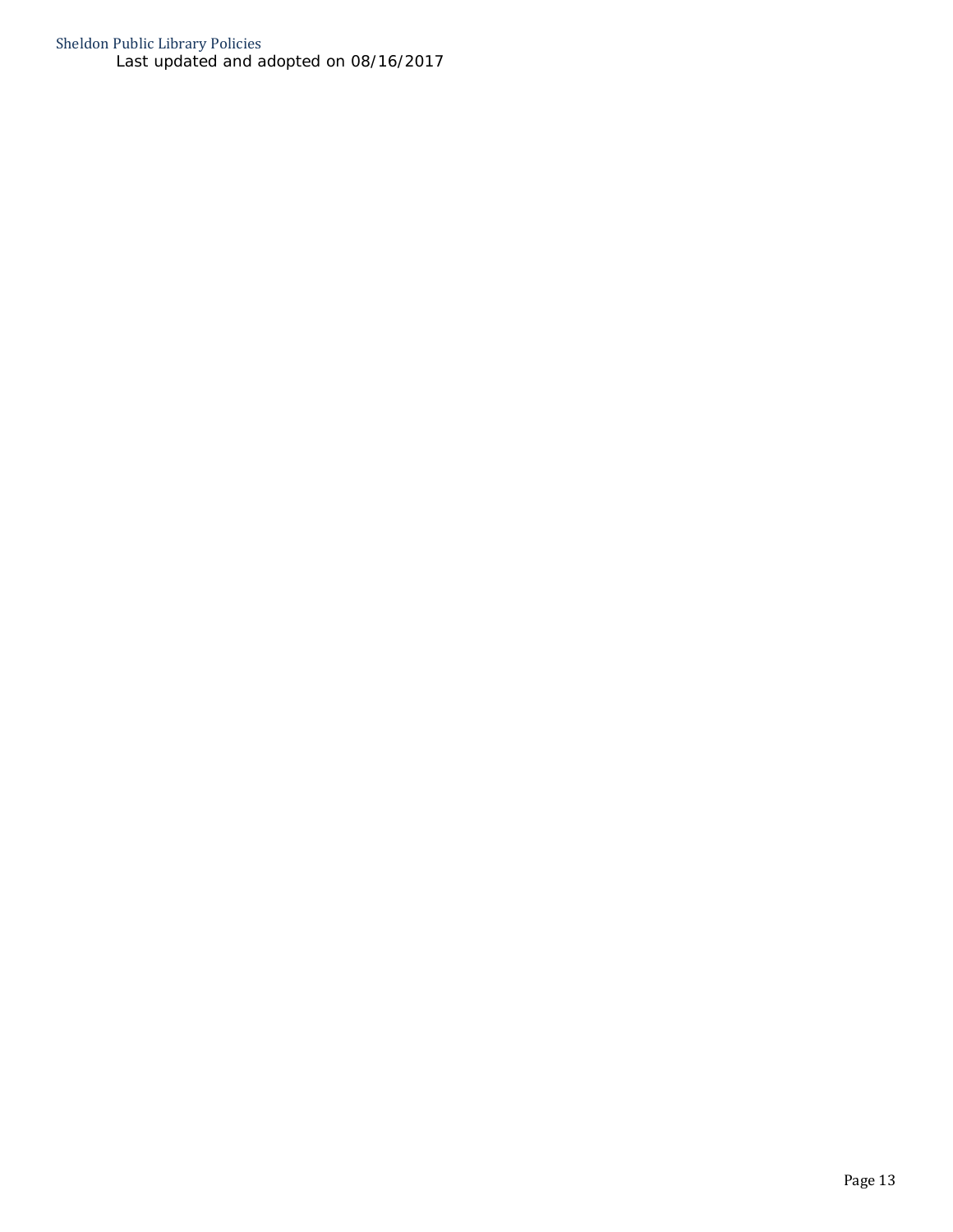## <span id="page-16-0"></span>**Circulation Policy**

The purpose of the Circulation Policy is to establish who may obtain a library card at the Sheldon Public Library, the privileges associated with a library card, and what might cause those privileges to be suspended. The Circulation Policy establishes fines and fees for overdue, lost or damaged materials, and other circulation services.

### <span id="page-16-1"></span>**Obtain a Library Card**

A free library card is available to residents of Sheldon and the surrounding area. Adults may be issued a Library card upon receipt of a completed and signed registration form along with a photo ID and proof of residency (i.e. current utility bill with mailing address).

Student cards are issued to children who are entering kindergarten through sixth grade. A parent or guardian present at the time of registration.

Residents of the Third Judicial District Residential Treatment Facility are not eligible for Library cards.

### <span id="page-16-2"></span>**Replacement Card**

A charge of \$3.00 will be made for replacement of a lost or damaged Library card.

A replacement Library card will be issued after a patron has paid all fines and/or returned all overdue material borrowed on the previous card.

### <span id="page-16-3"></span>**Card Holder Responsibilities**

When you sign up for your Library card, you sign a statement agreeing to the following:

- Abide by the library's policies.
- I accept responsibility for all items checked out on my card.
- I accept responsibility for all items checked out on my card by persons that I have loaned my card to.
- The information provided is accurate and I accept the responsibility to keep my address, phone, and email information current so that I will receive library notices in a timely manner.
- If my card is missing or stolen, I will report it immediately to minimize library materials being checked out on my stolen card.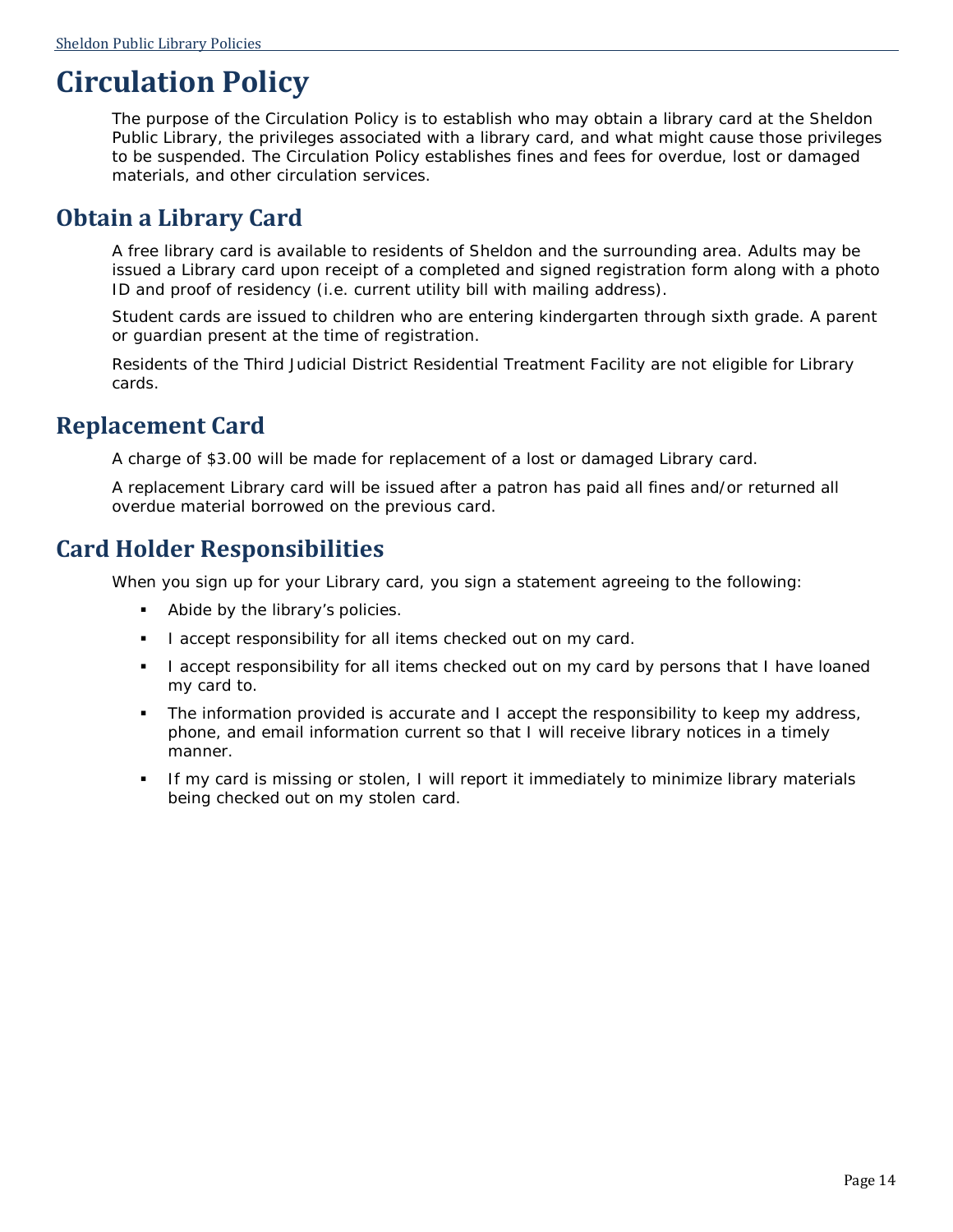### <span id="page-17-0"></span>**Borrowing Procedures**

- The library card should be presented each time loans are made.
- Library privileges may be suspended if a fee or fine of more than \$3.00 is on the patron library card.
- **Items may not be renewed if another patron has reserved them.**
- Items that are already overdue two weeks may not be renewed unless the patron comes in with the item to check it out again.
- It is unlawful for persons to willfully, maliciously, or wantonly tear, deface, mutilate, injury, or destroy, in whole or part, any property belonging to the Library. No person shall take possession or control of Library property with the intent to deprive the Library thereof.
- Persons believed to be concealing Library materials may be detained and searched pursuant to law.

#### **Books, Audio Books, and Puppets**

All books are loaned for a period of two weeks. Books on reserve or obtained through interlibrary loan may not be renewed.

#### **Periodicals**

Periodicals are loaned for a period of one week and may be renewed once, if not reserved. The most current issue of periodicals is not checked out.

#### **Interlibrary Loan**

Loans from other libraries shall be loaned under the same policies as Sheldon Public Library materials. Postage and applicable copy fees are the responsibility of the borrowing patron.

Items not returned shall be billed to the borrowing patron as billed by the lending library. Overdue and billing charges shall be included.

Failure to return interlibrary loan materials will result in loss of library privileges.

#### **DVDs**

DVDs are loaned for two weeks. There is a limit of five video materials per family.

#### **Outdoor Book Drop**

A book drop is located on the outside of the building for patrons wanting to return items when the library is closed. Items returned in the book drop after the library is closed, will be checked in on the next day the library is open.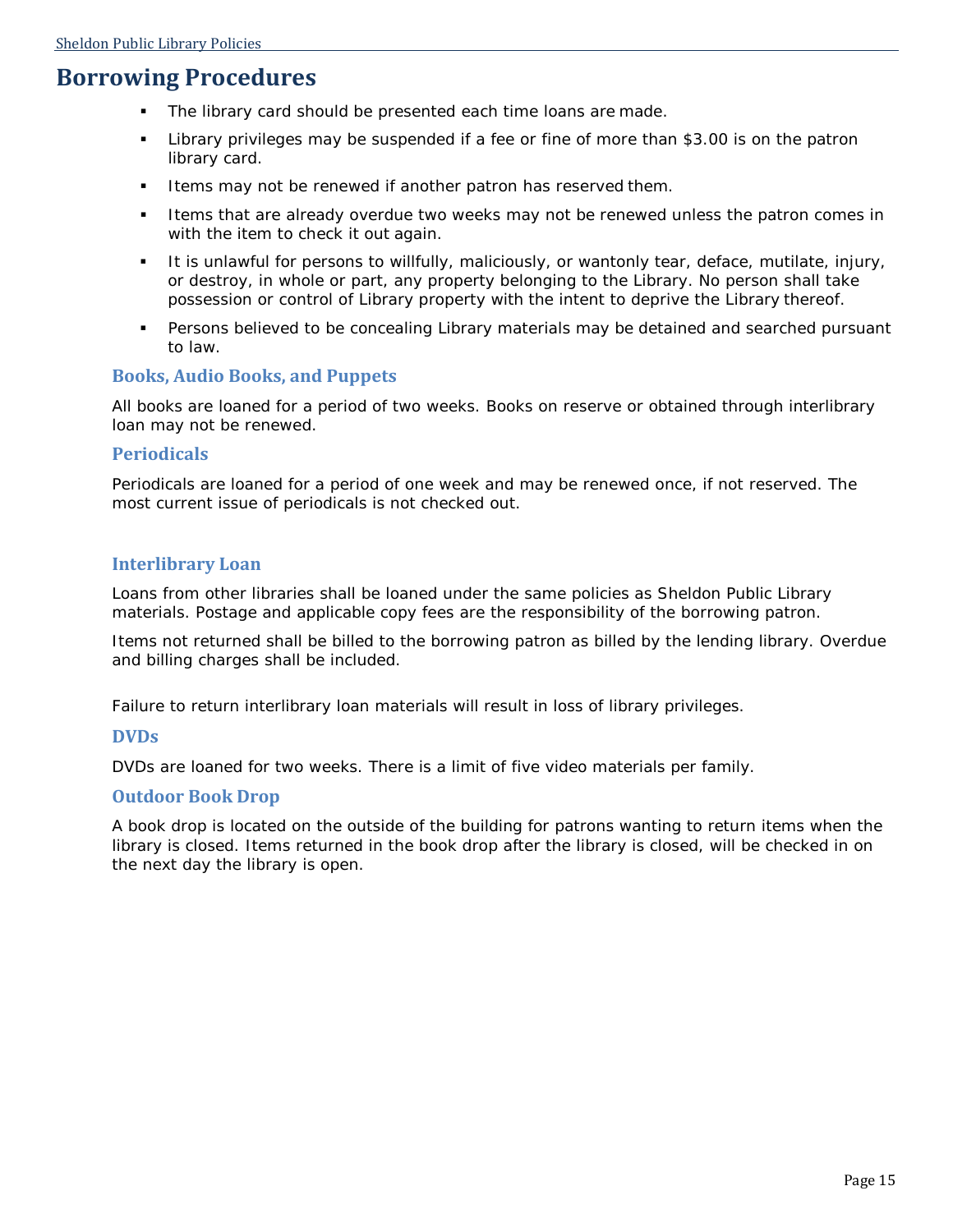### <span id="page-18-0"></span>**Fines**

As the library does not wish to penalize anyone for using library services, overdue fines are not assessed. Patrons are expected to return their items when they are due or renew them as appropriate. Patrons with items that are 4 weeks overdue will be considered lost and the patron will be billed the cost for replacement.

Library privileges may be suspended if a fee of more than \$3.00 is on the patron's library account.

### <span id="page-18-1"></span>**Damaged Materials**

Patrons are responsible for the care and return of items checked out on their account. If Library materials are returned damaged and the extent of the damage is such that the Director or Assistant Director determines that the item cannot be put back into circulation, the patron will be assessed the following fees.

- The original cost of the item, as listed in the Library's circulation records.
- \$10 processing fee to help cover the cost of putting the new item into circulation.

Patrons are responsible for paying the above fees. Replacement items, provided by the patron, are not accepted.

### <span id="page-18-2"></span>**Overdue Materials**

The library is entrusted by the citizens of Sheldon to provide, maintain and track items that have been purchased with taxpayer dollars. In order to protect public property the library has a schedule it follows for overdue materials.

#### **First Notice**

Two weeks after the item is due, the patron will be called by phone and, if not reached, a letter will be sent itemizing the overdue items. The patron will not be allowed to "renew" the items to avoid incurring replacement charges.

#### **Second Notice**

Four weeks after the due date, a bill notice is sent from the Director asking for a return of the items and stating the replacement charges for lost items. The replacement charge includes the value of the item and processing fees.

#### **Eight Weeks Past the Due Date**

Eight weeks past the due date the library will consider additional actions. Possible actions include sending a certified letter of "notification of criminal action" as described in Iowa Code section

714.5. If the certified letter gets no result, the Director may contact law enforcement or the City Attorney. Keeping library materials after library personnel have followed these steps to get public property back constitutes the crime of theft.

*Last updated and adopted on 08/16/2017*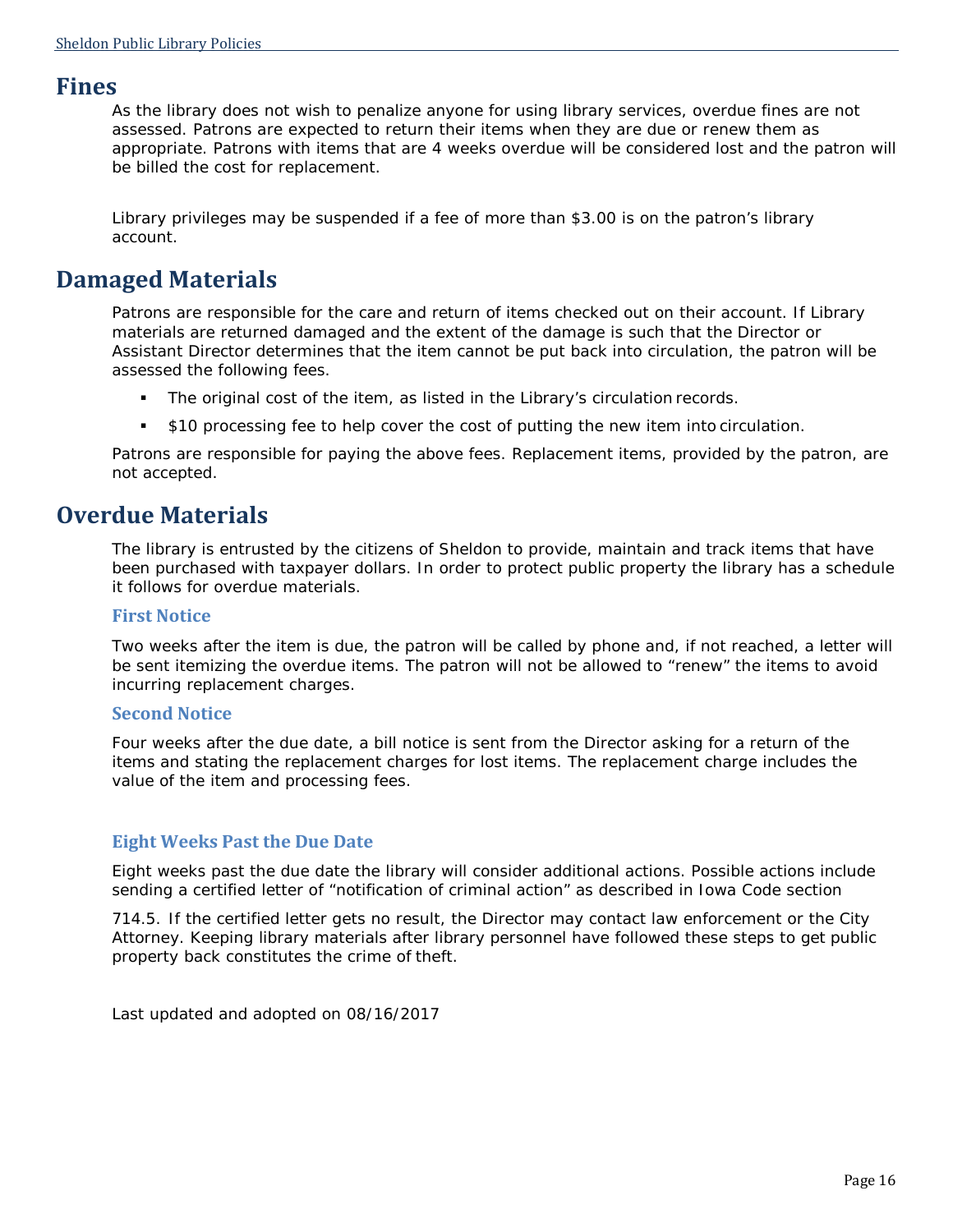## **Internet and Computer Use**

All Internet resources accessible through the library are provided to all library users. A library user is anyone who enters the door of the library. This includes library patrons as well as visitors to the community who wish to use the computers.

- Time limits are placed on library equipment in order to provide access to as many users as possible.
- The Library filters Internet content.
	- To the extent practical, technology protection measures (or "Internet filters") shall be used to block or filter Internet, or other forms of electronic communications, access to inappropriate information.
	- Subject to staff supervision, technology protect measure may be disabled for adults or, in the case of minors, minimized only for bona fide research or other lawful purposes.
	- Please be aware that no filtering system is infallible and the Sheldon Public Library does not assume any responsibility for the accuracy of its Internet filters. Parents are advised to supervise their children's Internet sessions.
- The Library is not responsible for enforcing any restrictions which a parent or guardian may place on a minor's use of this resource.
- Use of the Library's Internet connection in an illegal, disruptive or destructive manner may result in the loss of Internet or library privileges.
- The Library is not responsible for any loss of data, damage to equipment, or personal liability that may occur from use of its Internet connection.

All persons under 18 years of age must have their parent or guardian come into the library to read and sign the Internet Use Policy and Agreement Form. Parents or guardians, not the library or its staff, are responsible for the Internet information selected and/or accessed by their children. Parents are advised to supervise their children's Internet sessions.

The Sheldon Public Library does not monitor and has no control over the information available on the Internet. The Library cannot be responsible for its content. The Internet is an un-moderated global network with a highly diverse user population and library Internet users use it at their own risk.

Internet users should avoid disclosing personal information over the Internet to preserve their own personal safety. Minors should use caution in their use of social networking sites, e-mail, chat rooms, and other forms of direct electronic communications, as these forms of communication can expose minors to dangerous situations. Minors should never disclose personal information, such as name, school, address, and telephone number to strangers on the Internet. Library Internet users are prohibited by law from disclosing, using, or disseminating personal information about minors without written authorization of the parent or legal guardian of the minors involved.

The library cannot assure that data or files downloaded by users are virus-free. The library is not responsible for damages to equipment or data on a user's personal computer from the use of data downloaded from the library's Internet service.

Iowa and federal laws make it illegal to download or purvey child pornography, purvey pornography to children, or to commit fraudulent acts using the Internet.

Privacy in using the Internet in the library cannot be guaranteed. There exists a possibility of inadvertent viewing by others. Customers are urged to respect the sensibilities of others when accessing information that may reasonably be offensive to someone else.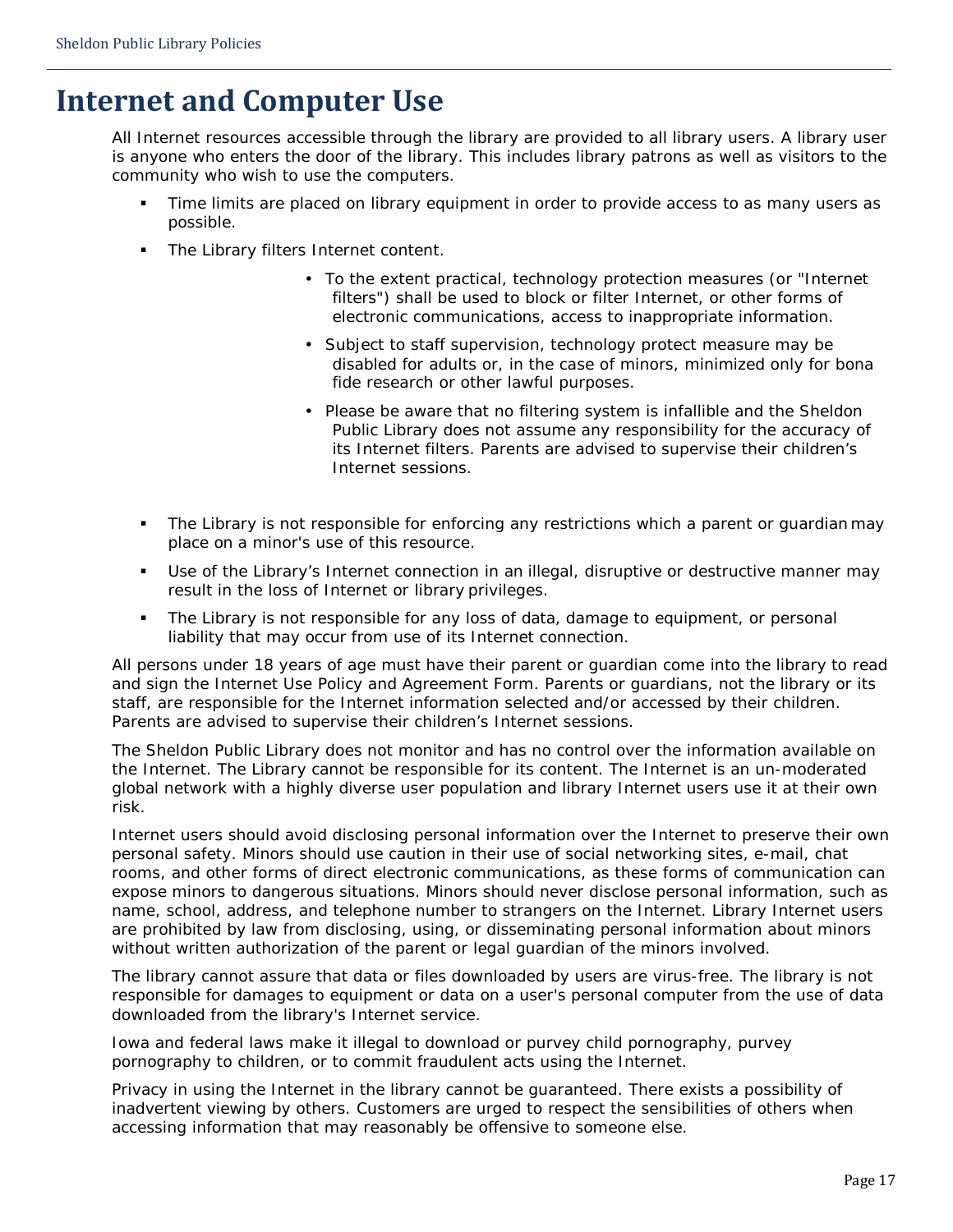Use of the Internet workstations is for LEGAL purposes only. Internet users may not use the library's computers to display obscene materials or child pornography as determined by State and Federal Law. Other illegal activities which are also prohibited include but are not limited to:

- **software piracy**
- degrading or disrupting equipment or system performance
- gaining unauthorized access to resources or entities
- **i** invading the privacy of individuals
- engaging in any activity that is deliberately offensive or creates an intimidating or hostile environment
- **violation of copyright or licensing agreements**

U.S. Copyright law (Title 17, U.S. Code) prohibits the unauthorized reproduction or distribution of copyrighted materials, except as permitted by the principles of "fair use." Users may not copy or distribute electronic materials (including electronic mail, text, images, programs, or data) without the explicit permission of the copyright holder. Any responsibility for any consequences of copyright infringement lies with the user; the library expressly disclaims any liability or responsibility resulting from such use.

### **Wireless Internet Access**

The library provides free, unsecured, wireless Internet access for public use. The library does not provide technical support for privately owned personal wireless devices. Security for personal wireless devices rests solely with the owner of the wireless device. Personal use of the library's public wireless access is subject to the same policies regulating other types of public Internet access provided by the library.

The Library's public wireless network is not secure. Wireless networks are transmitted via radio waves, and are therefore susceptible to potential 'eavesdropping', so patrons should be aware of what they are transmitting over this open network. In addition, patrons are responsible for maintaining up-to-date antivirus software, firewalls, etc. Information sent from or to your laptop can be captured by anyone else with a wireless device and the appropriate software, usually within 300 feet. Also, wireless access is not guaranteed to be error proof or virus free.

The library cannot guarantee a connection at all times and in all places in the library.

Library staff is not able to provide technical assistance and no guarantee can be provided that you will be able to make a wireless connection to the public network.

Patrons must take responsibility for their own equipment. The Library assumes no responsibility for the safety, damage or theft of personal equipment, or for laptop configurations, security, or data files resulting from connection to the Library's network.

**Misuse of the computers/Internet/wireless connection may result in the suspension or loss of privileges. The length of the suspension is at the discretion of the library staff. Minor and major violations will be subject to progressive punishment.**

*Last updated and adopted on 02/20/2019*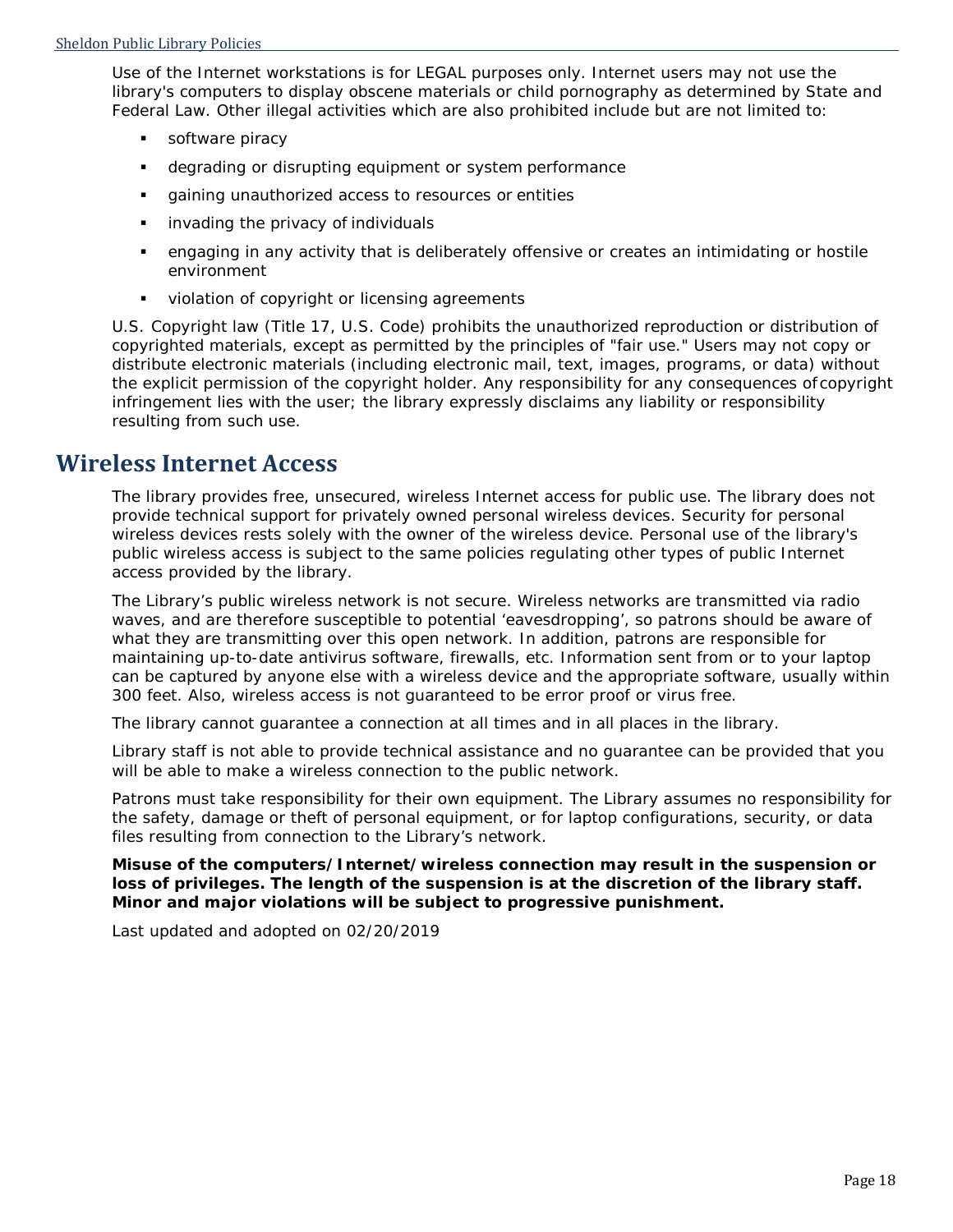## <span id="page-21-0"></span>**Genealogy Research**

The Sheldon Public Library will provide public access to the Library's collection of genealogical and local history materials. Materials are primarily focused on people, places, and events in Sheldon, Iowa and the surrounding area.

Requests for research assistance may originate with a phone call, email, or letter. In these instances, staff will provide quick lookups of less than 15 minutes at no charge to the requestor. Research beyond 15 minutes is subject to the following fee schedule. Research is limited to a maximum of two hours per patron per month.

Requests that require in-depth research or completing a family tree will not be accepted. Research fees are due in advance and will not be refunded if the requested information is not found. The requestor is responsible for additional fees such as photocopies and postage. Materials and research results will be provided to the requestor after the final payment is received.

| <b>Reference Service</b>                                                                                               | <b>Fees</b>                                                                                                   |
|------------------------------------------------------------------------------------------------------------------------|---------------------------------------------------------------------------------------------------------------|
| Research<br>(Includes searching for information,<br>time spent making copies, sending<br>faxes, and preparing mailing) | \$5 per 15 minutes (\$20/hour)<br>There is no charge if the research is completed in less<br>than 15 minutes. |
|                                                                                                                        | If research and preparation time exceeds 15 minutes,<br>the requestor is charged for the initial 15 minutes.  |
| Photocopies                                                                                                            | \$0.25 per page (8.5" x 11")                                                                                  |
| Fax                                                                                                                    | \$1.00 for first page<br>\$0.50 for each additional page                                                      |
| Postage                                                                                                                | \$5.00 for 1-25 pages                                                                                         |
|                                                                                                                        | \$7.00 for 26-50 pages                                                                                        |
|                                                                                                                        | \$9.00 for 51-75 pages                                                                                        |
|                                                                                                                        | \$11.00 for 76-100 pages                                                                                      |
|                                                                                                                        | \$0.10 for each page over 100 pages                                                                           |
| Email                                                                                                                  | Charged based on Research fee (see above)                                                                     |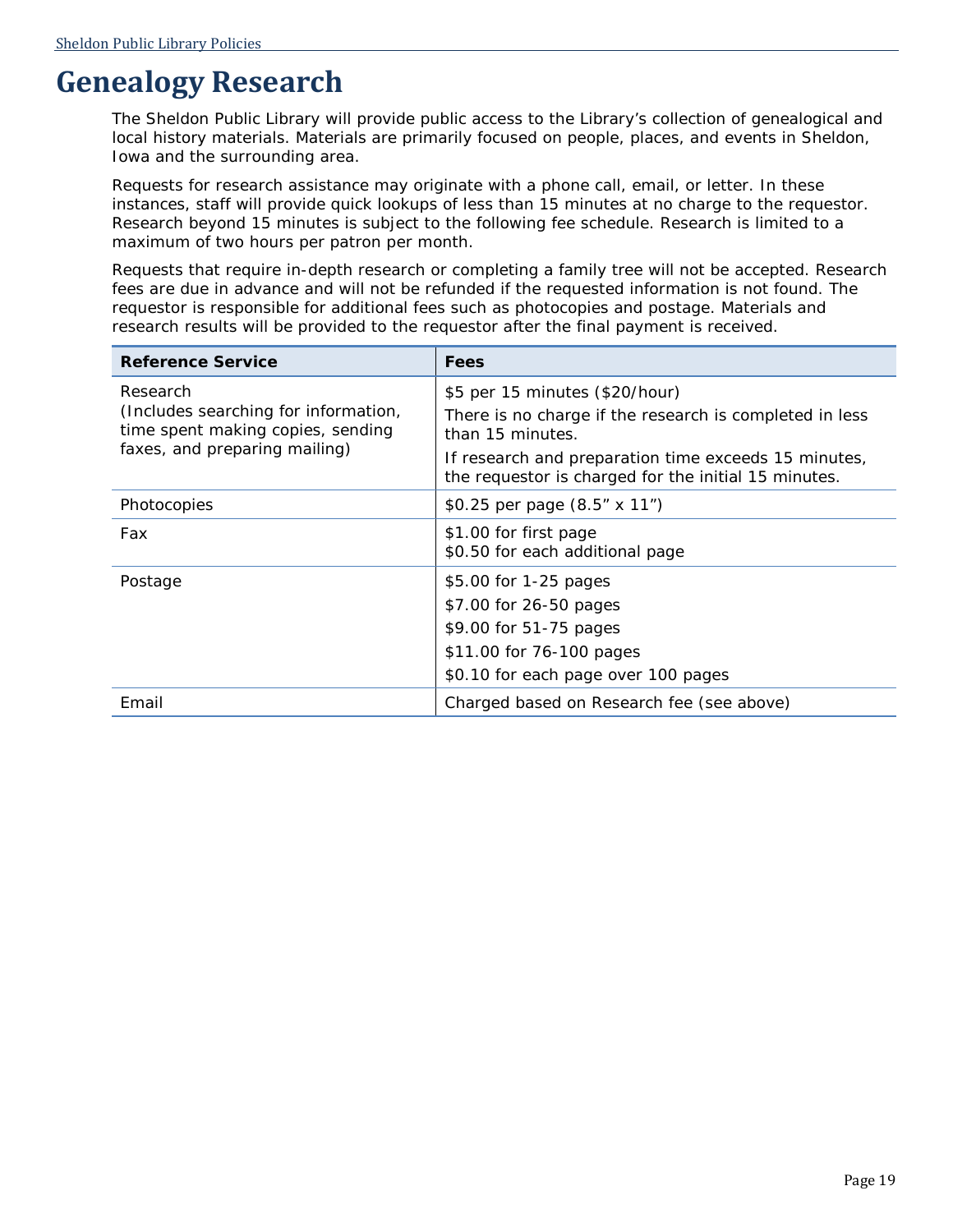## <span id="page-22-0"></span>**Meeting Room**

The Sheldon Public Library offers meeting rooms for individuals, community organizations, and those that wish to provide an open forum for knowledge, ideas, and cultural enrichment.

Room availability is at the discretion of the Director. The Sheldon Public Library reserves the right to cancel any scheduled activity when circumstances warrant such measures.

All bookings must complete the **[Meeting Room Agreement](#page-35-0)** (page [33\)](#page-35-0).

#### **General Information**

- **The library functions always have first priority for use of the facilities.**
- The meeting rooms are available during library hours.
- Use of the library meeting rooms does not constitute an endorsement by the library of the philosophies, practices or viewpoints of the meeting participants.

#### **Rules and Requirements**

- All meetings held in the meeting rooms must be free of charge.
- Admission or membership fees or the purchase of any item as a condition for attending the meeting are not allowed. Contributions cannot be solicited.
- Groups allowed to use the rooms free of charge\* include:
	- − Non-profit corporations defined as those entities granted tax-exempt status by the IRS under section  $501(c)(3)$  or other tax exempt sections of the Internal Revenue Code
	- − Candidate campaign committees as defined in Iowa Code §68A.102(5)
	- − Political committees as defined by Iowa Code §68A.102(18)
	- − Non-profit citizen's groups (book groups, scouts, civic organizations, etc.)
	- Governmental subdivisions or a department/division/bureau of a governmental subdivision
- The room must be put back to the original arrangement and vacated 15 minutes before closing time.
- Smoking and alcoholic beverages are not permitted.
- Any group which fails to leave the room in a satisfactory condition (ex: does not clean the kitchen, or damages to premises) may be billed for the cost of repairs and/or cleaning fee (\$50.00) and may not be allowed to use a meeting room in the future.
- Groups doing craft projects must take measures to ensure that the tables, chairs and floors are left neat and clean or a \$50.00 fee will be charged (or possible replacement fee will be charged).
- All groups must abide by the Library Code of Conduct.
- The library is a shared community space. Loud talking or other loud sources of noise are not allowed to extend beyond the meeting room. CD players, microphones, and other electronic devices may be used, but the sound must be contained within the meeting room and not disturb the other library patrons.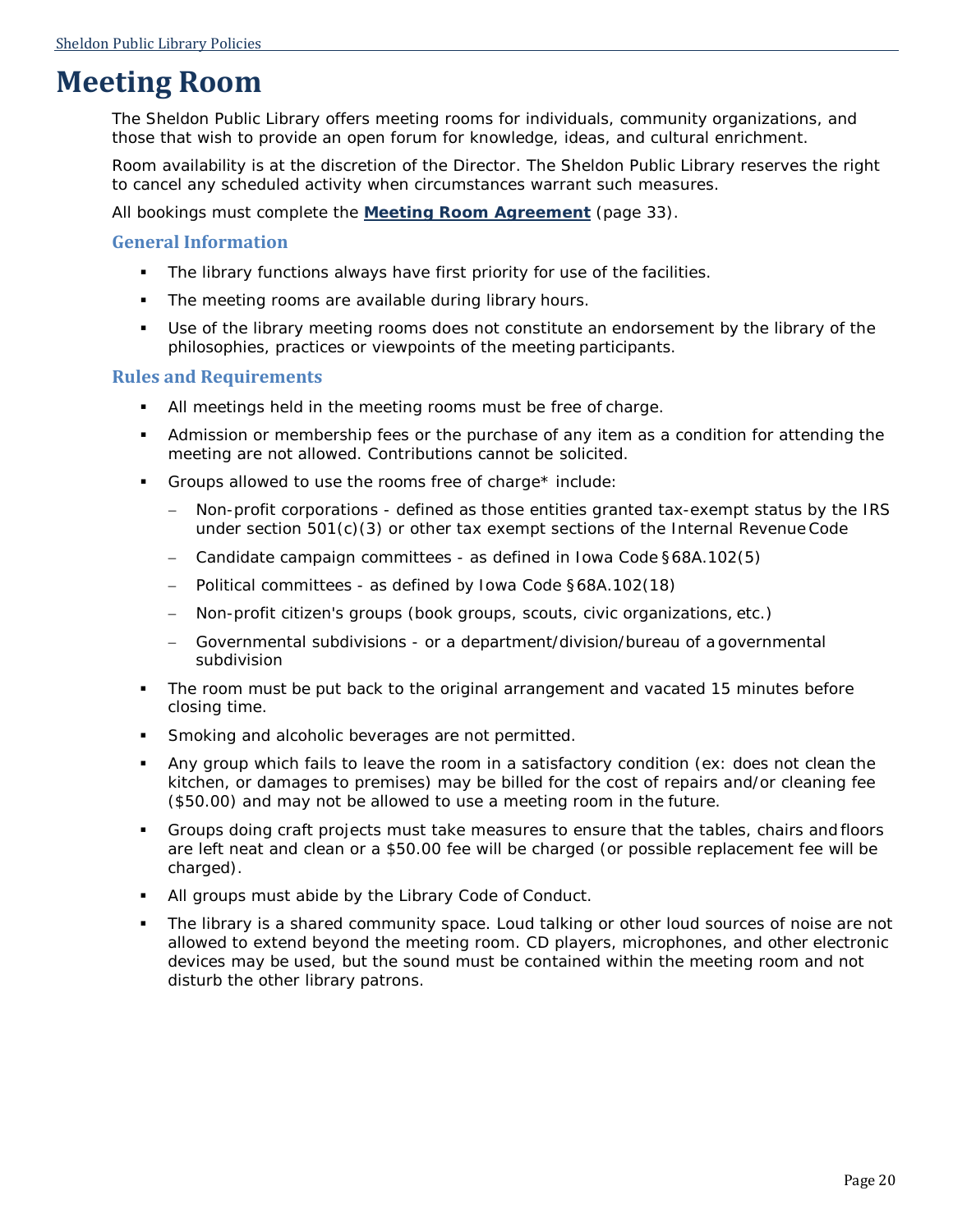## <span id="page-23-0"></span>**Proctoring**

Sheldon Public Library agrees to cooperate with patrons and institutions to support their lifelong learning goals by offering proctoring services. This service is based on the availability of personnel, facilities and technology to do so. As such, the following responsibilities are set out.

### <span id="page-23-1"></span>**Student Responsibilities**

- The student will ask the library staff to proctor the exam.
- The student will be required to arrange for the exam and instructions to be sent to the library at least one week before taking the exam.
- The student is responsible for making arrangements to take the exam including calling the library to make sure the test has arrived (electronically or via mail) and scheduling a time to take the test. The student will schedule the exam time to end 30 minutes before the closing of the library.
- The student is responsible for ensuring that the computer resources at the library are adequate and available for test taking.
- The student will provide a valid driver's license or photo ID (if required) for verification of identity or the test will not be proctored.
- The student will arrive prepared with the necessary or required supplies to take the exam. These supplies will be made available for approval by the proctor if required.
- The student is responsible for the return postage and envelope for any exam which does not include a self-addressed stamped envelope. If it is required to fax the test to the institution the student will be responsible for that cost.
- **The finished exam will be handled with other library mail.**

### <span id="page-23-2"></span>**Library and Staff Responsibilities**

- The library staff will provide the student and institution with copies of this policy upon request.
- A library staff person will proctor the exam. Specific librarians will not be assigned to proctor specific exams.
- The proctor will observe the student while performing other tasks and assisting other patrons. Proctoring at the library will include issuing the exam, being aware of the student taking the exam, periodically observing the student, signing the proctor form and mailing the completed exam. If an institution requires the student to receive constant uninterrupted observation the library will be unable to proctor the exam.
- **The staff person who begins proctoring the exam may not be at the Circulation Desk when** the exam is finished. The student may be returning the exam to a different librarian than the one who issued the exam to the student.
- The librarian will not sign the name of another librarian on the proctoring form or the exam. The library may not be able to proctor an exam for which the signature of only one designated person is required.
- Library staff will not sign any statement required by the educational institution inconsistent with our policy or with how the test is administered.
- **EXA** Library staff may refuse to proctor an exam too burdensome or exacting in its demands.
- **The library cannot provide proctoring for groups of students.**
- The library is not responsible if the institution's web site or e-mail is not working.
- The library is not responsible for exams that are lost by the postal system or electronically.
- **The library will not keep copies of completed exams.**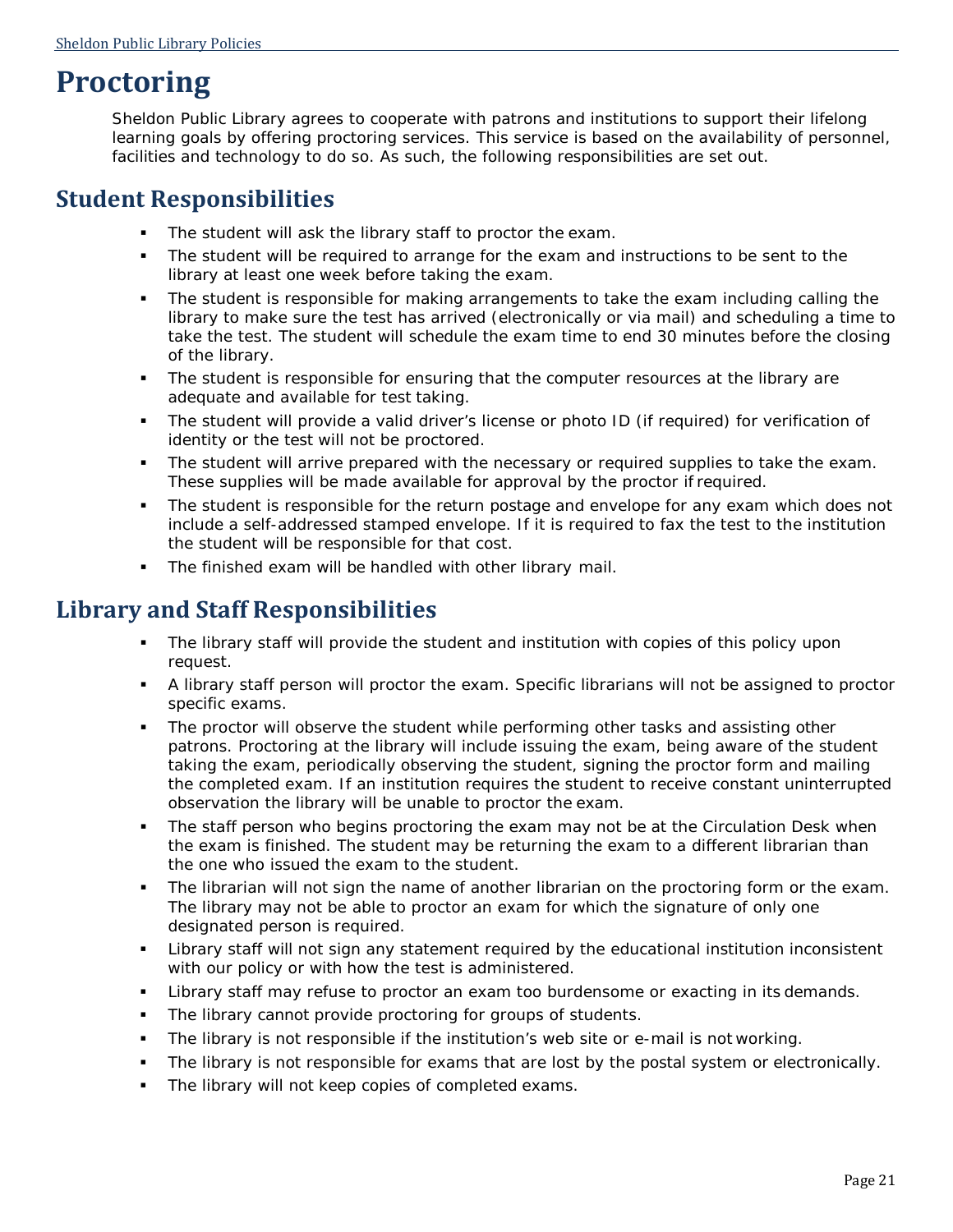## <span id="page-24-0"></span>**Emergencies**

### <span id="page-24-1"></span>**Inclement Weather**

The Library may close or postpone opening when weather conditions exist making it highly difficult for travel. The primary factor of any decision made will be the safety of the staff and the library patrons. However, maximum effort will be made to maintain regular library operating hours. The Director may close the Library or determine there will be a delayed opening based on snow, freezing rain, and/or severe wind chills.

If a decision is made to close or postpone, KIWA must be called (712-324- 2597) and/or emailed [\(newstips@kiwaradio.com\)](mailto:newstips@kiwaradio.com) to make necessary announcements.

### <span id="page-24-2"></span>**Tornadoes**

If a tornado warning is issued or sirens are sounded the staff should do the following:

- 1. One staff member should make announcement informing patrons that there is a tornado warning in effect for our area. The staff member will ask that patrons move into the basement until the storm warning is over.
- 2. Another staff member should locate the flashlights and the battery operated radio.
- 3. All staff and patrons should be escorted to the basement.
- 4. If possible, normal routine may resume when the tornado warning expires.

### <span id="page-24-3"></span>**Fire or Evacuation**

The Sheldon Public Library is equipped with a fire alarm system. In the event of a fire, the fire alarm system will be activated at the first detection of smoke.

In the event of a fire or other evacuation (e.g. gas leak or bomb threat) emergency, the library staff will follow the procedures listed below:

- 1. At the first indication of smoke or flame, investigate the situation to determine location and extent of the fire.
- 2. If the fire can obviously be contained and extinguished quickly and safely by staff, proceed to do so. However, if there is any doubt about whether the fire can be controlled, immediately call 911 or the fire department and then clear the building.
- 3. Staff will make an evacuation announcement (please proceed to the nearest exit).
- 4. Each employee will be responsible for making a quick check for patrons in the area that he/she is working.
- 5. Staff will help guide any patrons in the areas designated as the fire exit for that part of the building. Administrative staff/ ranking staff should make a final but brief inspection, exiting the building and closing all doors.
- 6. At no point will a library employee put his or her safety at risk by trying to search the building or extinguish a fire.
- 7. All children and any other library visitors who remain will be asked to go to the Museum with the Library staff.
- <span id="page-24-4"></span>8. Normal routine may resume when the all clear sign is given

Last updated and adopted 02/20/2019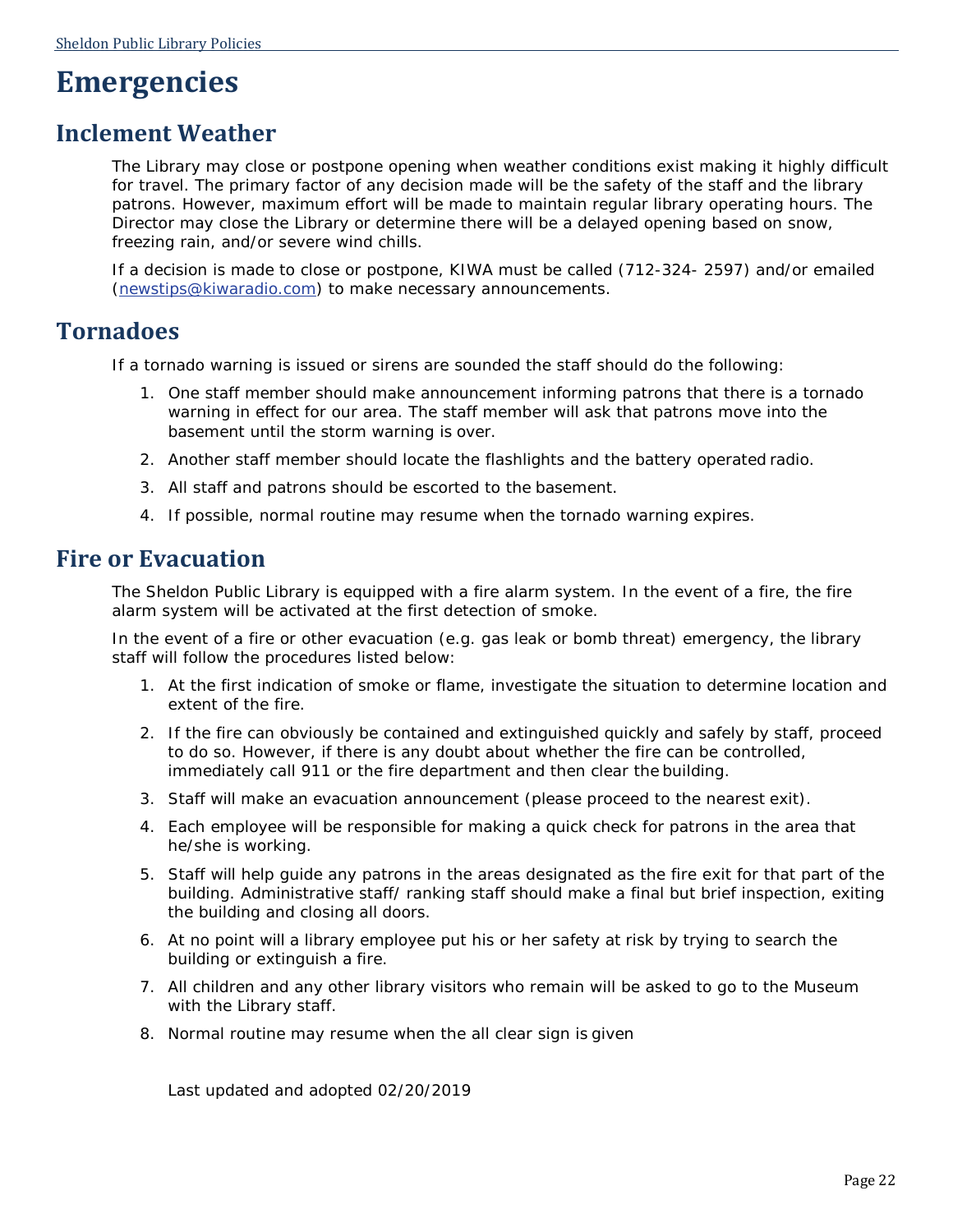Sheldon Public Library Policies

## **Accidents, Injuries or Illness on Library Property**

Staff members should exercise caution when administering first aid of even a minor nature because of the safety of the injured individual and the potential liability of the staff member. Without specialized training, it is not advisable for staff to undertake more than keeping the sick or injured patron comfortable and protected from needless disturbance until medical help can be obtained. Since each case is unique, staff members should use their own judgment to do what is prudent and reasonable.

- **If immediate assistance is needed, call 911.**
- Never offer to drive the patron anywhere for medical assistance.
- Stay with the person and tell him that assistance is on the way.
- Do not provide medical aid (CPR, etc.) unless properly trained in appropriate techniques.
- Do not move the person but try to make him as comfortable as possible.
- No medication, including aspirin, should ever be given to the public.
- Be alert for blood borne pathogen exposure. If bodily fluids are present (blood, urine, saliva), wear protective gloves when touching the person. Be careful. If a Band-Aid needs to be used, give it to the individual and have him/her place it on the injury. A parent may do this for a child.
- Clear the area of bystanders. Recruit other staff members to help if needed.
- Remove any obstacles in the path of the Emergency Response team.
- Get the details of the accident, injury, or illness (person's name and address but do not search pockets, purse, etc.).
- Get names and addresses of any witnesses.
- **Contact the Director.**
- If cleaning the area, all disposable materials should be discarded in a plastic bag before discarding in the trash.
- Work supplies should be disinfected with bleach, followed by cleaning with soap and water.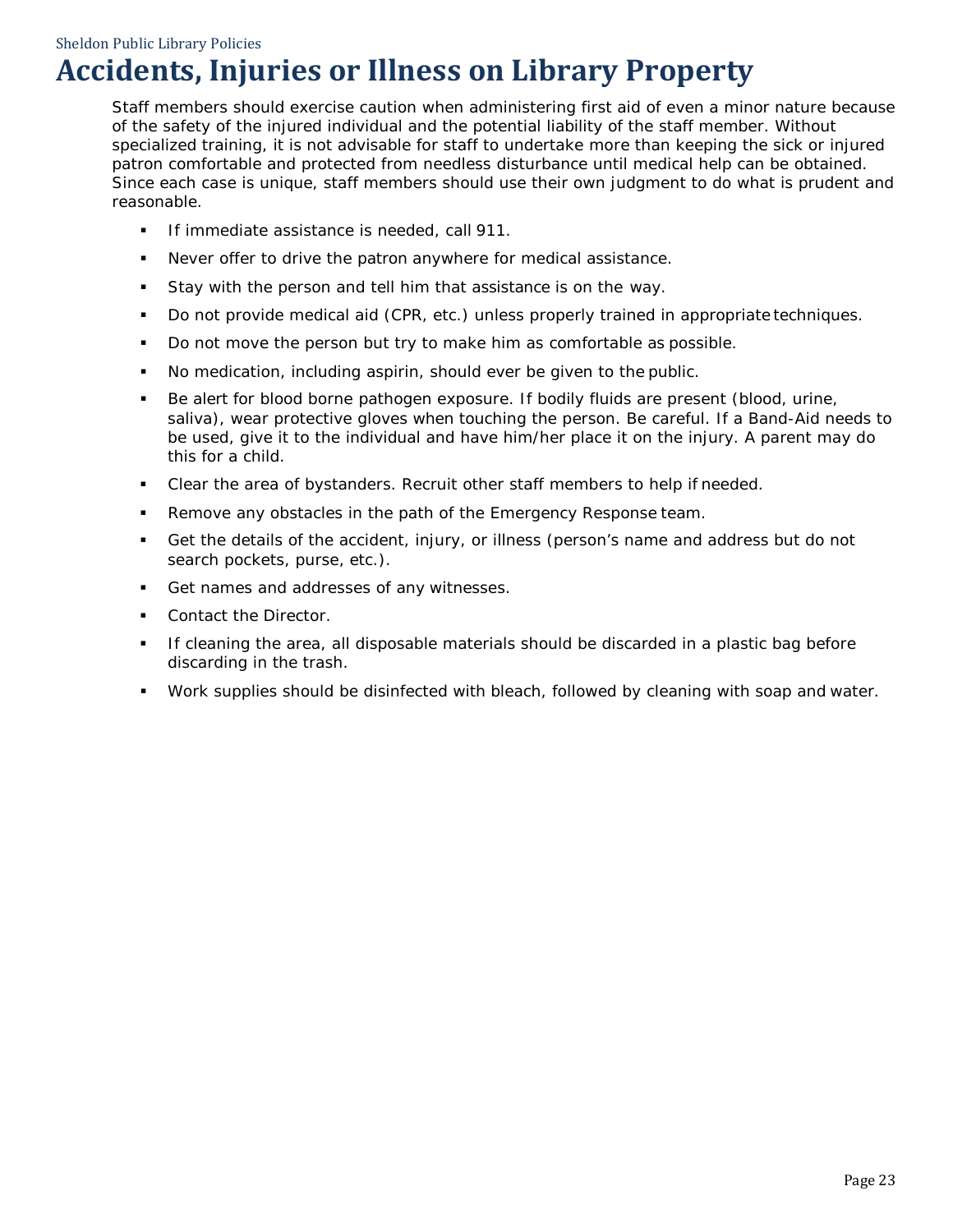## <span id="page-26-0"></span>**Volunteers**

The Library welcomes volunteers from the community in order to:

- Help the library further its goals and objectives.
- Strengthen the link with the community by developing a group of citizens who, through their volunteer work, become knowledgeable about the Library's services and needs.
- Provide meaningful work experiences for college students and others needing to do community service, as suitable jobs are available.

Recruitment for volunteer positions, screening, placement, coordination, supervision will be the responsibility of the Director. Youth volunteers for the summer reading program will be managed by the Youth Librarian.

All general employment practices will be applied in the recruitment, placement, supervision, and possible termination of all volunteer positions.

All volunteers must complete the **[Volunteer Waiver of Liability](#page-38-0)** form (page [36\)](#page-38-0) prior to commencement of volunteering. Volunteers will observe regular work rules (including rules of library confidentiality) while engaged in work for the Library.

The Library staff reserves the right to terminate a volunteer if the volunteer's performance does not meet the standards for the job in which they have been placed.

Volunteers will be used to augment basic services but will not be used to replace paid library staff positions.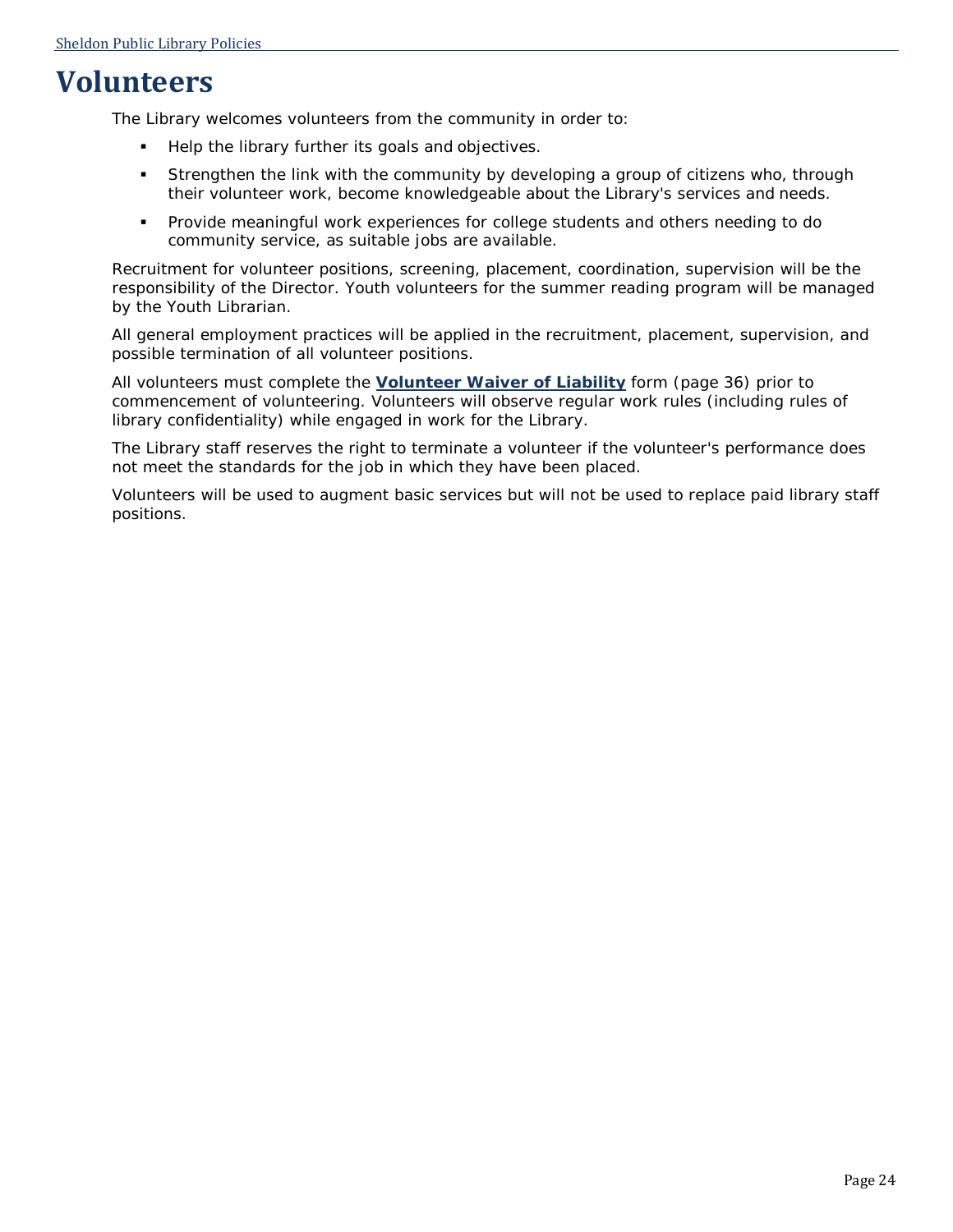## <span id="page-27-0"></span>**Friends of the Library**

Friends of the Library are civic-minded people who know that quality library services are important to their community. Friends are dedicated to supporting, improving, and promoting the Library.

Friends work to promote the Library by enlisting public support for various activities including Library goals and raising funds for purchasing Library items.

Friends of the Library are supported by the Director and Board of Trustees, as appropriate. A free flow of information and communication is a source of community input, opinions, publicity, fundraising, programming, and volunteers. The Director will serve as a liaison to the Friends of the Library group and will attend all group meetings. Meeting minutes will be distributed to the Board of Trustees.

Friends of the Library are not authorized to set Library policy, speak on behalf of the Board of Trustees, or commit Library funds. Ideas from the group about Library operation must be submitted to and decided on by the Board of Trustees.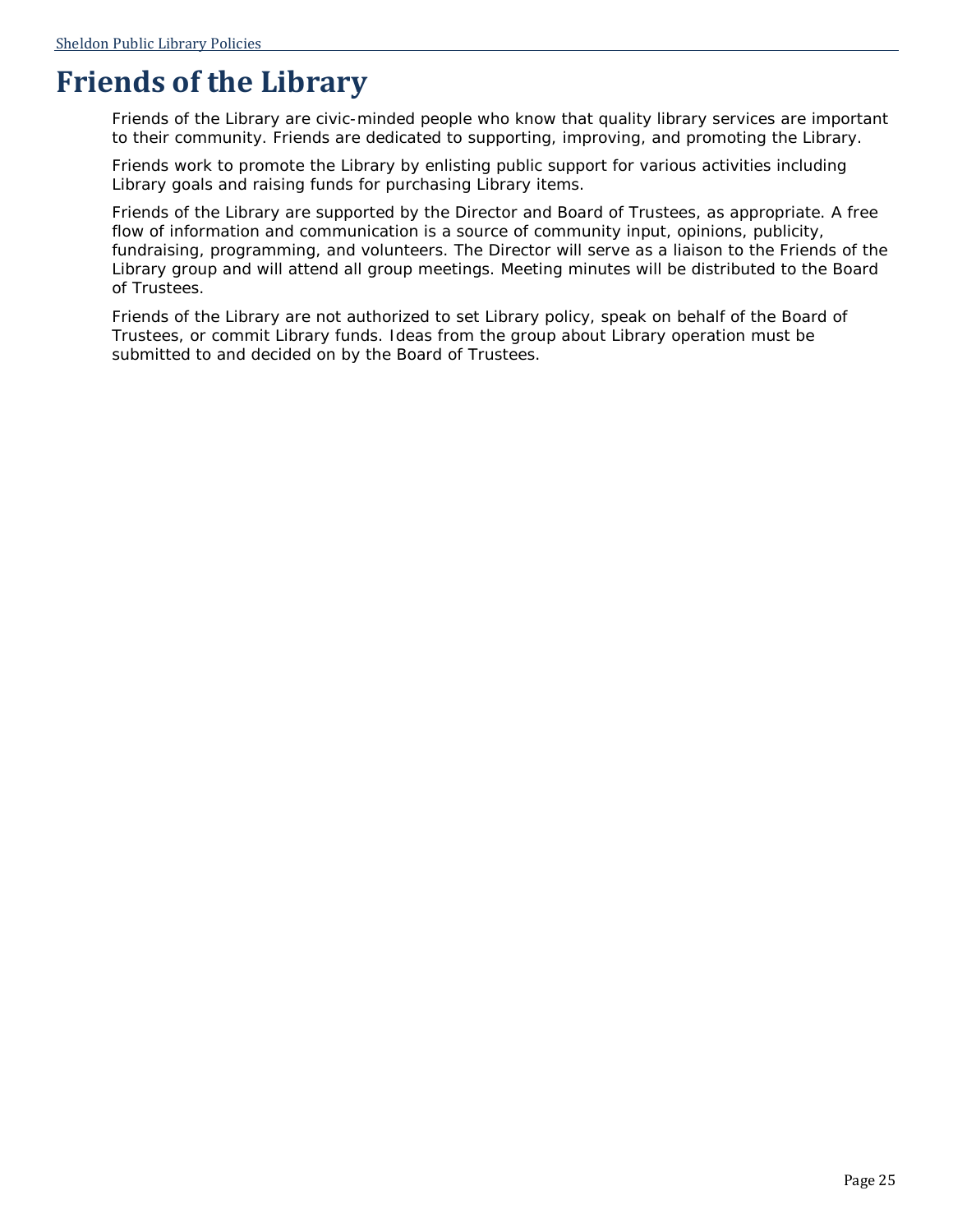## <span id="page-28-0"></span>**Board of Trustees**

### <span id="page-28-1"></span>**Ethics Statement**

As a Board member of a public library, you are a public servant. The public expects your conduct to be above question and for the public good, not for your own interests or another special interest. The Association for Library Trustees and Advocates and the Public Library Association have adopted the following statements on ethics.

- Trustees, in the capacity of trust upon them, shall observe ethical standards with absolute truth, integrity, and honor.
- Trustees must avoid situations in which personal interests might be served or financial benefits gained at the expense of Library users, colleagues, or the institution.
- It is incumbent on any trustee to disqualify him or herself immediately whenever the appearance of conflict of interest exists.
- Trustees must distinguish clearly in their actions and statements between their personal philosophy and attitudes and those of the institution, acknowledging the formal position of the Board, even if they personally disagree.
- A trustee must respect the confidential nature of Library business while being aware of and in compliance with applicable laws governing freedom of information.
- Trustees must be prepared to support to the fullest the efforts of librarians in resisting censorship of Library materials by groups or individuals.
- Trustees who accept Library Board responsibilities are expected to perform all of the functions of Library Trustees.

### <span id="page-28-2"></span>**Iowa Code 69.16A Gender Balance**

- 1. All appointive boards, commissions, committees, and councils of the state established by the Code, if not otherwise provided by law, shall be gender balanced. No person shall be appointed or reappointed to any board, commission, committee, or council established by the Code if that appointment or reappointment would cause the number of members of the board, commission, committee, or council of one gender to be greater than one-half the membership of the board, commission, committee, or council plus one if the board, commission, committee, or council is composed of an odd number of members. If the board, commission, committee, or council is composed of an even number of members, not more than one-half of the membership shall be of one gender. If there are multiple appointing authorities for a board, commission, committee, or council, they shall consult each other to avoid a violation of this section.
- 2. All appointive boards, commissions, committees, and councils of a political subdivision of the state that are established by the Code, if not otherwise provided by law, shall be gender balanced as provided by subsection 1 unless the political subdivision has made a good faith effort to appoint a qualified person to fill a vacancy on a board, commission, committee, or council in compliance with subsection 1 for a period of three months but has been unable to make a compliant appointment. In complying with the requirements of this subsection, political subdivisions shall utilize a fair and unbiased method of selecting the best qualified applicants. This subsection shall not prohibit an individual whose term expires prior to January 1, 2012, from being reappointed even though the reappointment continues an inequity in gender balance.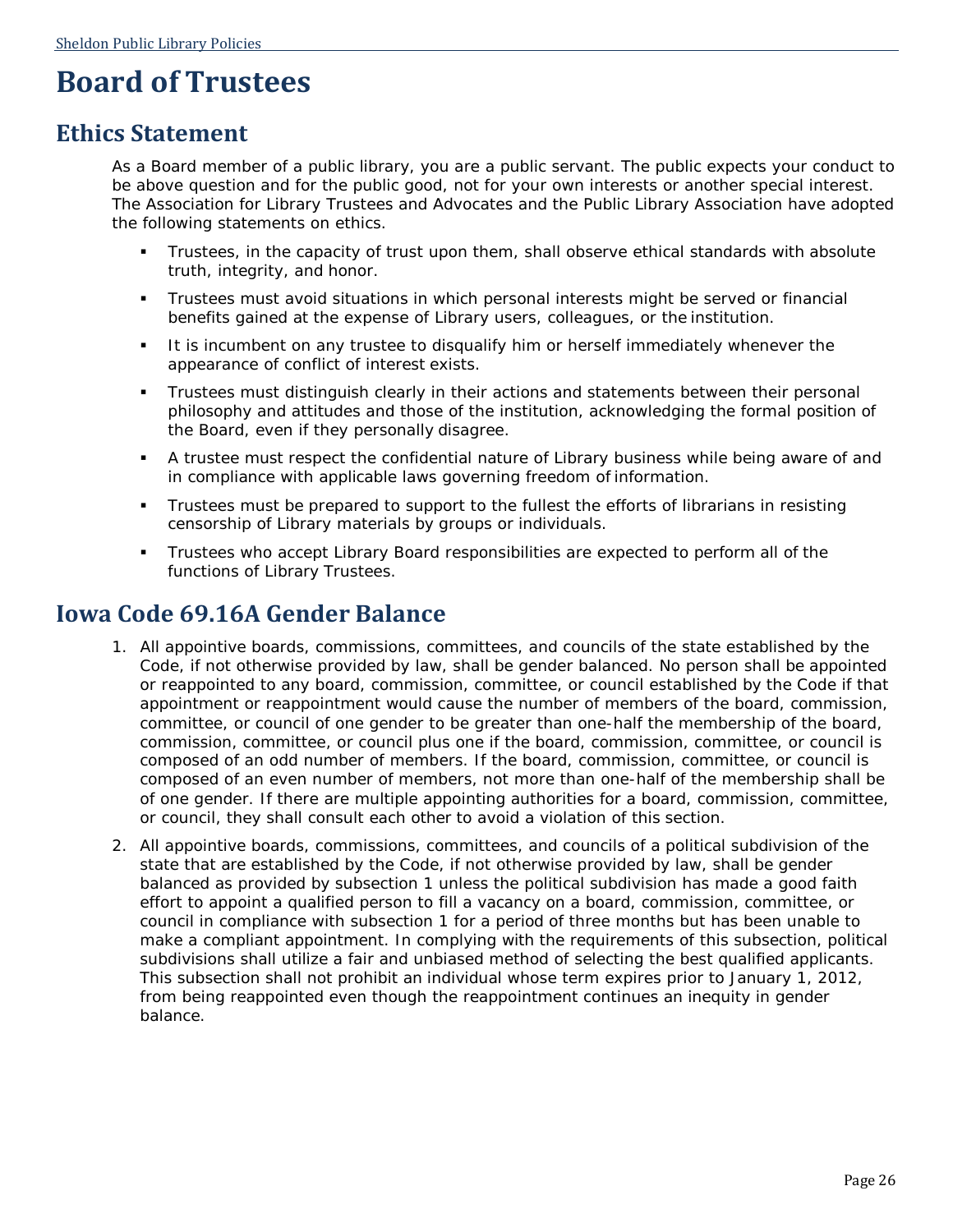### <span id="page-29-0"></span>**Compliance**

The Board of Trustees of the Sheldon Public Library will comply with the Iowa Code in all questions of Library law and governance and will further comply with regulations set forth in the city's Library Ordinance.

### <span id="page-29-1"></span>**Members**

The Board of Trustees consists of seven members. The Mayor of the City of Sheldon, with City Council approval, appoints all Board members. All members of the Board of Trustees shall be bona fide citizens of the city and must be over the age of 18 years. All appointments to the Board shall be for six years, except to fill vacancies. Each term shall commence July first.

The position of any Trustee shall be vacant if the Trustee moves permanently from the city or is absent from six regular meetings per year, except in the case of illness or temporary absence from the city. Vacancies shall be filled by appointment of the Mayor, with Council approval, and the new Trustee shall complete the unexpired term for which the appointment is made.

Any special privileges extended to members are in effect only during their term (e.g. longer loan periods and exemption from overdue fines).

### <span id="page-29-2"></span>**Meetings**

#### **Logistics and Notification**

The Sheldon Public Library Board of Trustees meets the third Wednesday of the month at 6:30 p.m. Notice will be given to the public one week in advance by publication in the Sheldon newspaper and by notice posted on the Library entrance. The Board shall meet no less than ten times per year.

Board meetings are open meetings in compliance with Iowa Code section 21.1.

#### **Responsibilities**

The President shall preside at all meetings. In the absence of the President, the Vice President shall assume the President's duties.

A quorum shall consist of four Board members. The Director of the Sheldon Public Library shall be present and participate in each of the Board meetings. The Director will prepare an agenda for the meeting. The Director serves as the executive director of policies adopted by the Board.

#### **Powers and Duties**

- 1. Meet and elect from its members a President, Vice President, and other officer as it deems necessary.
- 2. To have charge, control, and supervision of the Library, it appurtenances, fixtures, and rooms containing the same.
- 3. Direct and control all affairs of the Library.
- 4. Employ a Director and authorize the Director to employ such assistants and employees as is necessary for the management of the Library, including their compensation.
- 5. Remove the Director by a two-thirds vote of the Board and provide procedures for removal of assistants or employees for incompetence or inattention to duty, subject to the provisions of Chapter 35C of the Iowa Code.
- 6. Select or authorize the Director to select and make purchases or books, magazines, papers, and other materials, furniture, fixtures, and supplies for the Library within the budgetary limits set by the Board.
- 7. Authorize the use of the Library by nonresidents and fix charges thereof unless a contract for free service exists. The Board may authorize the use of the Library by persons who are not residents of the city or county.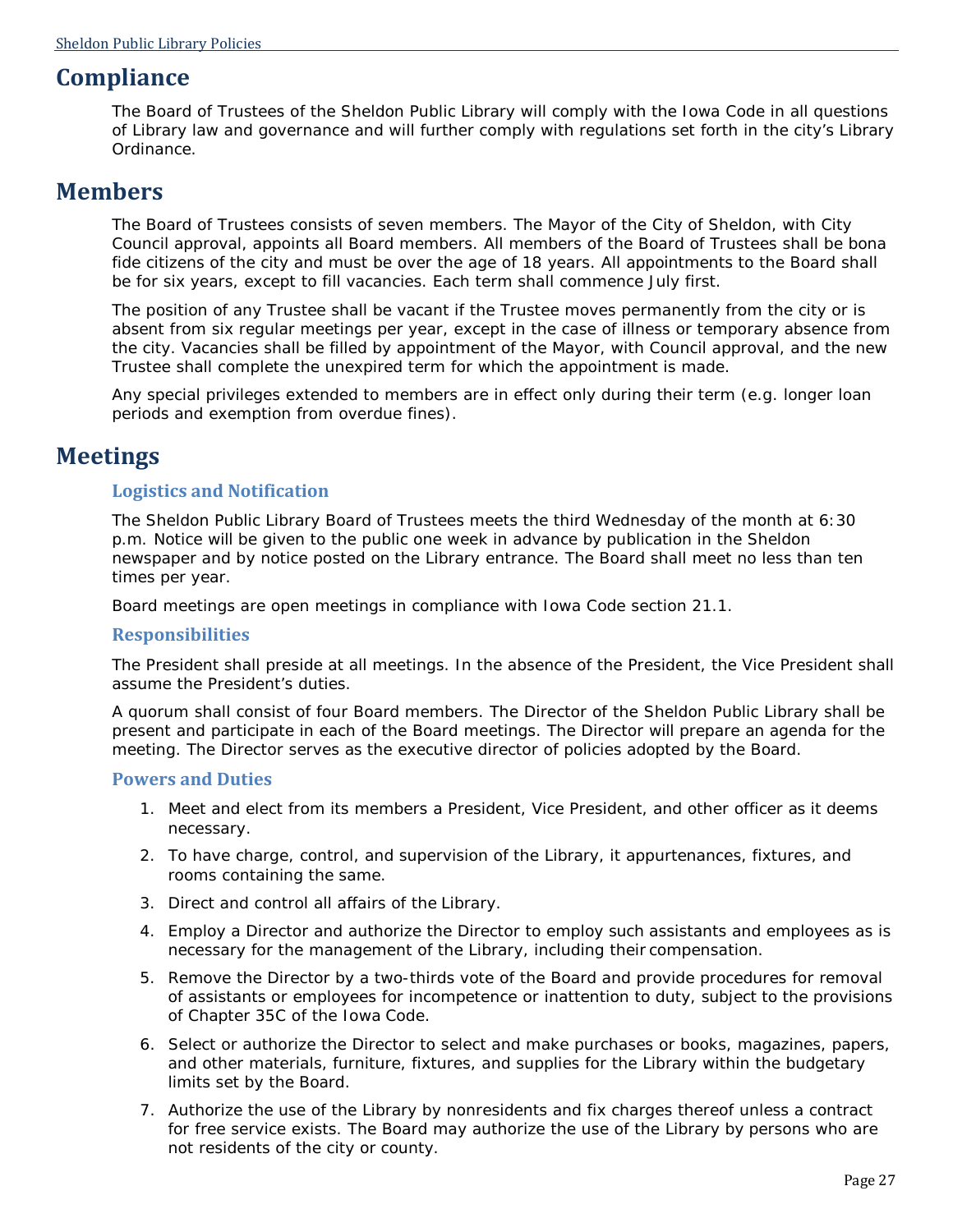- 8. Make and adopt, amend, modify, or repeal rules and regulations, not inconsistent with this Code of Ordinances and the law, for the care use, government and management of the Library and business of the Board, fixing and enforcing penalties for violations.
- 9. Exclusively control expenditures of all funds allocated for Library purposes by the Council, and all moneys available by gift, or otherwise for the erection of Library buildings and of all other moneys belonging to the Library, including fines and fees collected under the rules of the Board.
- 10. Accept gifts of real property, personal property, or mixed property, and devices and bequests, including trust funds; to take title to said property in the name of the Library; to execute deeds and bills of sales for the conveyance of said property, and to expend the funds received by them from such gifts, for the improvement of the Library.
- 11. Enforce the performance of conditions on gifts, donations, devises, and bequests accepted by the City on behalf of the Library.
- 12. Keep a record of its proceedings.

#### **Financial Responsibilities**

All money appropriated by the Council for the operation and maintenance of the Library shall be set aside in an account for the Library. Expenditures shall be paid for only on orders of the Board, signed by the President.

The Board shall make a report to the Council after the close of the fiscal year. This report will contain statements as to the condition of the Library, number of materials added, number of items circulated, amount of fines and fees collected, and amount of money expended for the maintenance of the Library during the year.

#### **Additional Requirements**

In addition to the requirements provided by the Iowa Code and the Code of Ordinances of the City of Sheldon, the Board shall:

- 1. Report to and cooperate with other public officials, boards, and commissions, and the community as a whole, to support a public relations program for the Library.
- 2. Assist with the preparation of a budget and seek adequate support of the annual budget.
- 3. Develop long-range goals for the Library and work toward their achievement.

Special meetings may be held at any time, at the call of the President or Secretary, or at a call from any two members of the Board, provided that notice is given to all Trustees at least 24 hours in advance.

Amendments to these by-laws may be adopted at any regular meeting of the Board, provided that notice of proposed amendments is given to all members of the Board in advance of the meeting.

Last updated 02/20/2019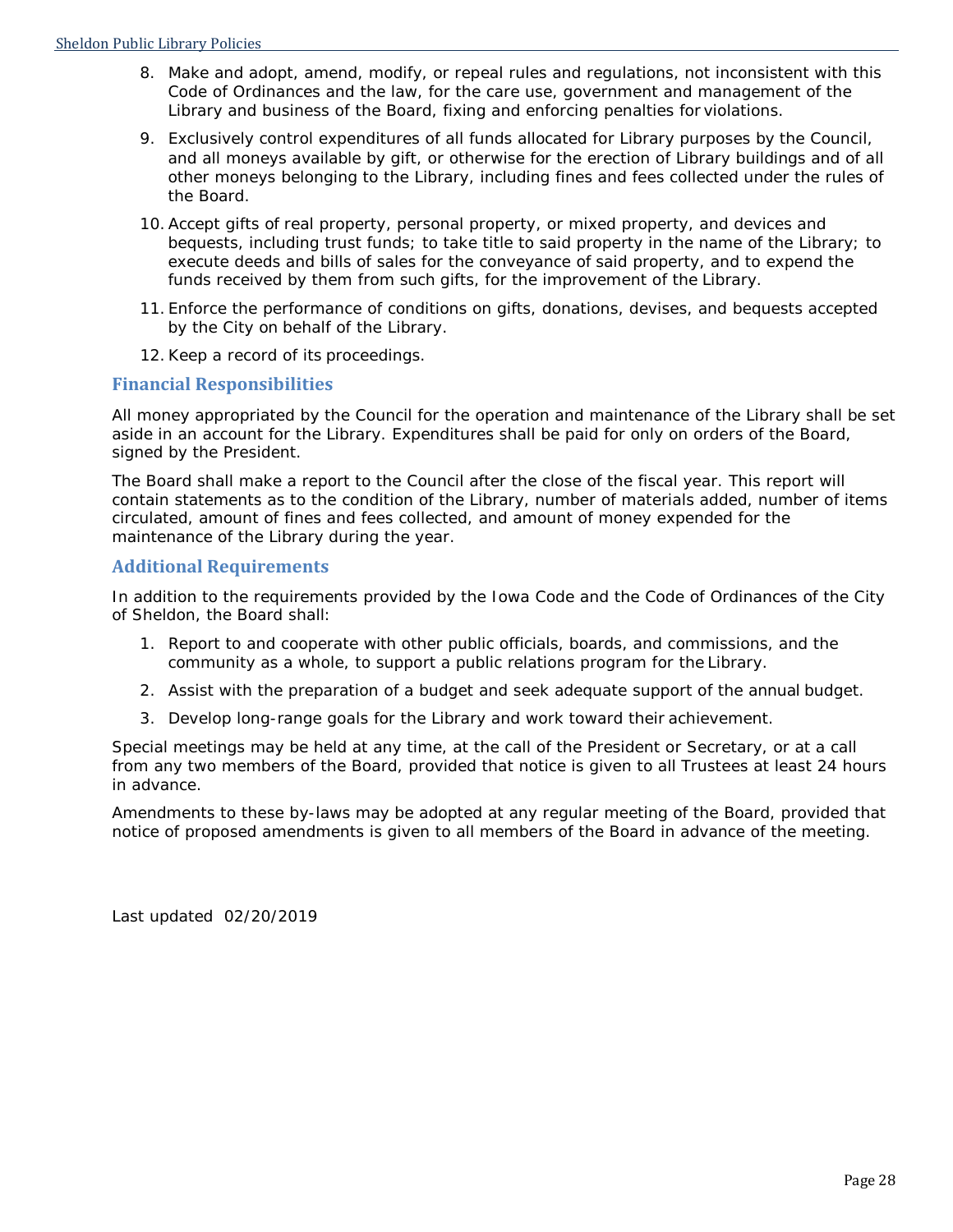# <span id="page-31-0"></span>**Sheldon Public Library Forms**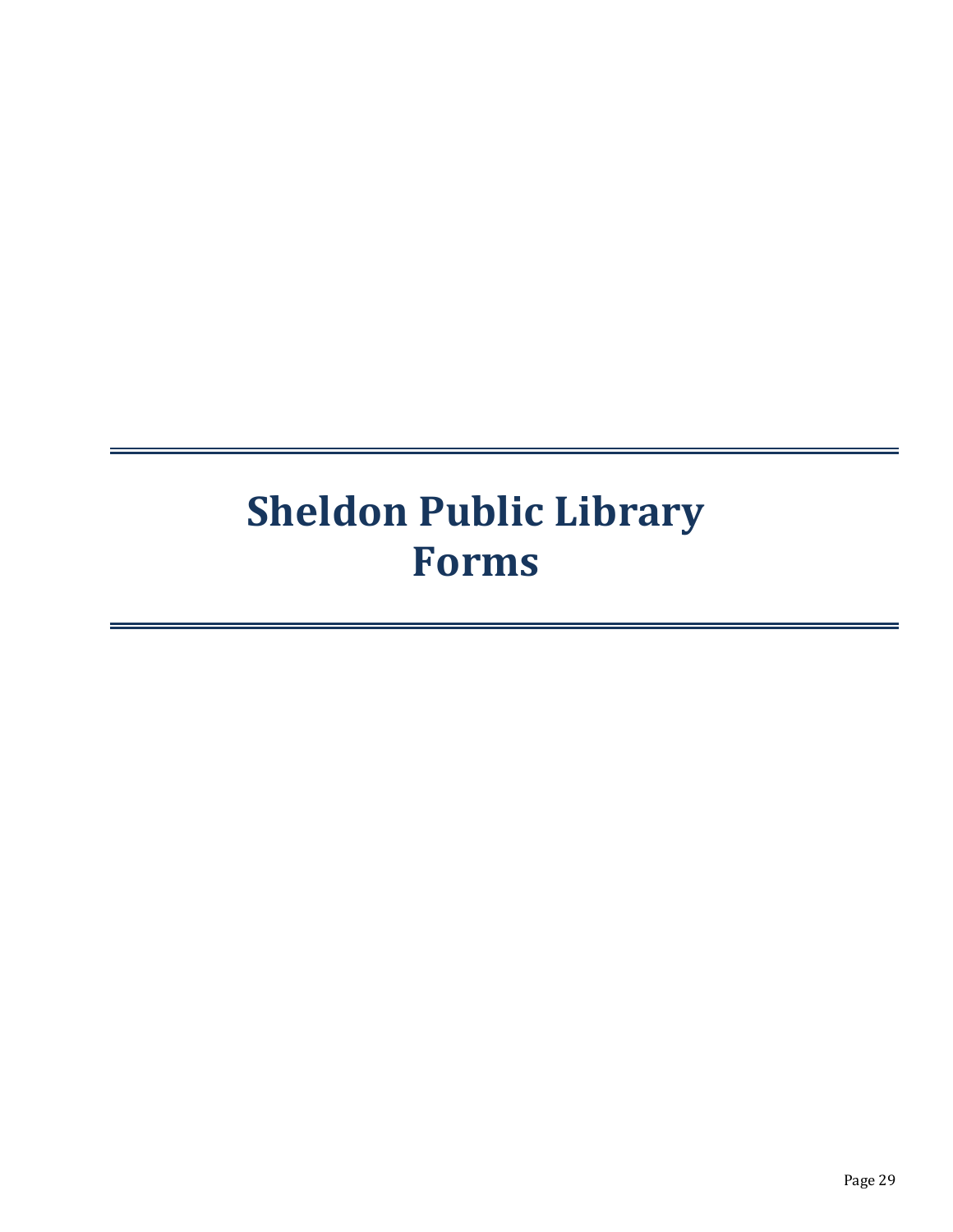### <span id="page-32-0"></span>**Code of Conduct Incident Report Form**

Use this form to describe a violation of the Code of Conduct as soon as possible. Place the completed form on the Director's desk.

| Date incident occurred ______________                                                                                                              |  |
|----------------------------------------------------------------------------------------------------------------------------------------------------|--|
|                                                                                                                                                    |  |
|                                                                                                                                                    |  |
| Name of person(s) in violation of<br>policy                                                                                                        |  |
|                                                                                                                                                    |  |
| Describe the incident as specifically as possible.                                                                                                 |  |
|                                                                                                                                                    |  |
|                                                                                                                                                    |  |
| Describe the staff response as specifically as possible.                                                                                           |  |
|                                                                                                                                                    |  |
|                                                                                                                                                    |  |
| Additional comments/notes<br><u>and the state of the state of the state of the state of the state of the state of the state of the state of th</u> |  |
|                                                                                                                                                    |  |
|                                                                                                                                                    |  |
| Director's Signature _________________                                                                                                             |  |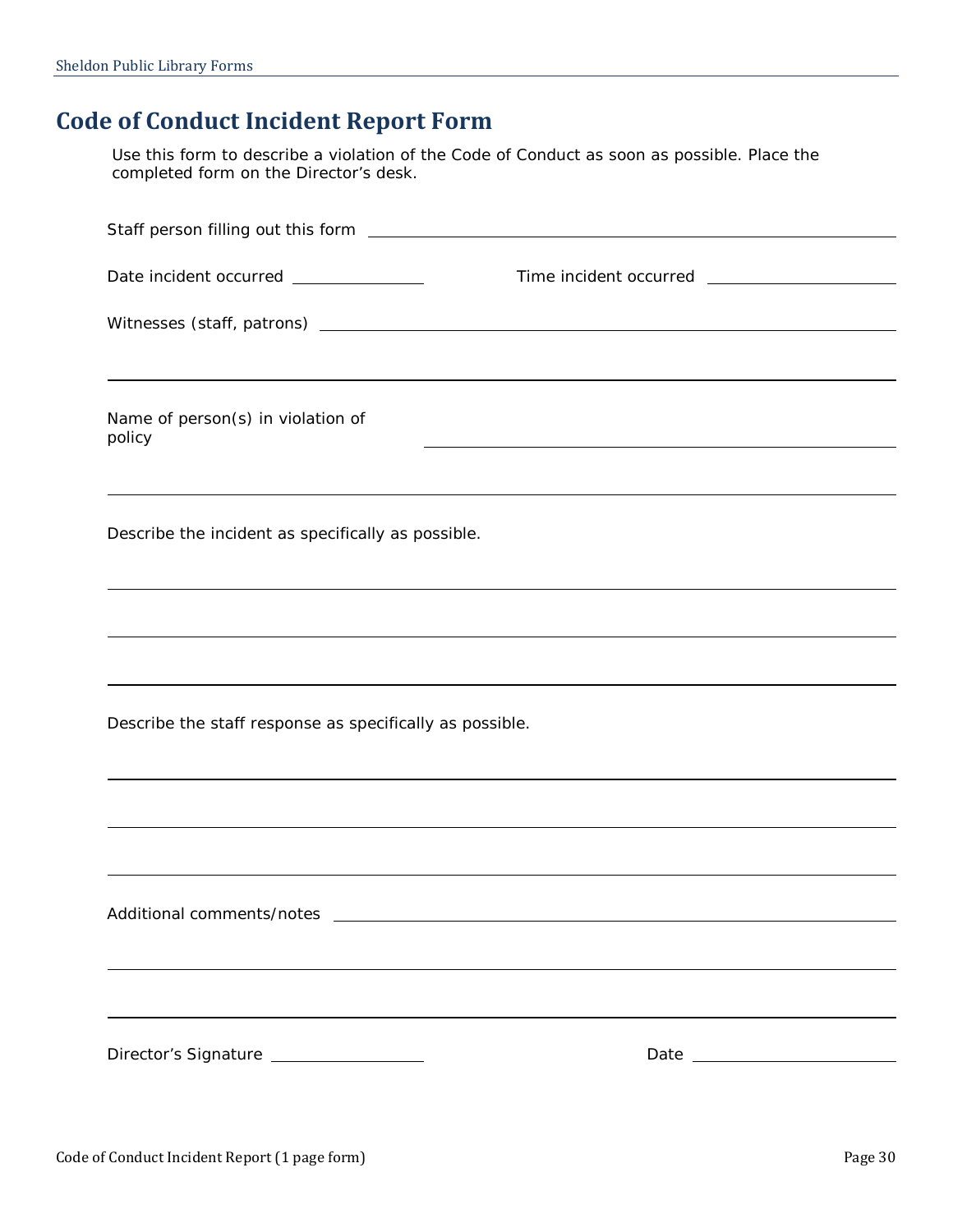### <span id="page-33-0"></span>**Gifts and Memorials**

I/we would like to make a donation to enrich the lives of all people who use the Library. Please make checks payable to *Sheldon Public Library*. Mailing address is 925 4th Ave Sheldon IA 51201.

| Do you want a memorial designation on the gift? $\Box$ Yes $\Box$ No                                                                                                               |                 |
|------------------------------------------------------------------------------------------------------------------------------------------------------------------------------------|-----------------|
| If yes, do you want your name included? □ Yes □ No, I'd like to remain<br>anonymous                                                                                                |                 |
| This gift □ In memory of □ In honor of □ Other<br>is                                                                                                                               |                 |
| Whom is the gift in name<br>of?                                                                                                                                                    |                 |
| Donation amount $\Box$ \$50 $\Box$ \$100 $\Box$ \$250 $\Box$ \$500                                                                                                                 | $\Box$<br>Other |
| Please direct my donation to the following:                                                                                                                                        |                 |
| $\Box$ Book (provide title or<br>suggestion)                                                                                                                                       |                 |
| Book(s) selected by the Library based on collection need.                                                                                                                          |                 |
| $\Box$ Other media (CD, DVD, computer software) selected by the Library based on<br>collection need. Note: It may not be possible to apply memorial information on<br>these items. |                 |
| Staff member who received completed form and<br>donation                                                                                                                           |                 |
| Date received                                                                                                                                                                      |                 |

Gifts and Memorials (1 page form) example and Memorials (1 page 31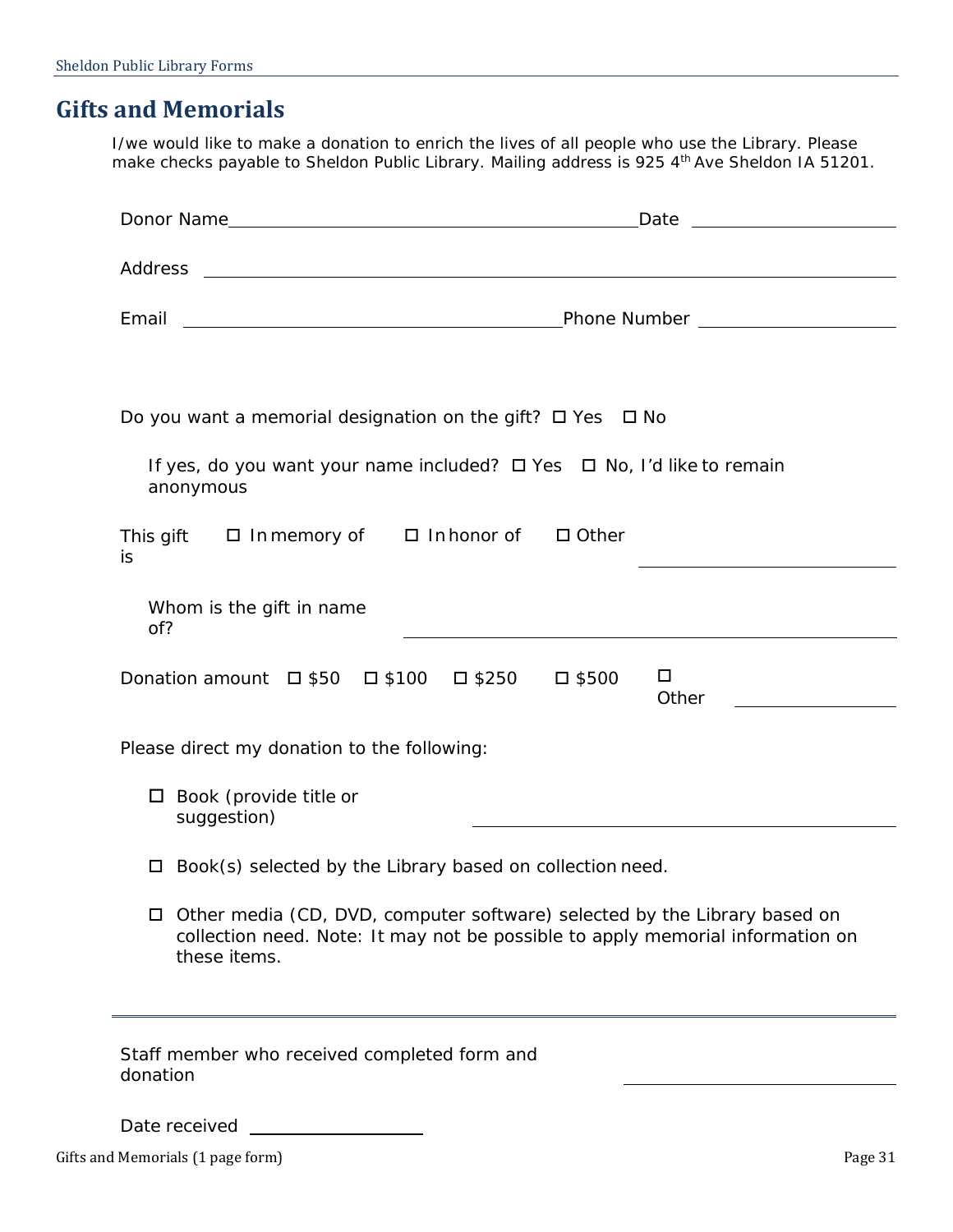*Note: If donor asks for a receipt, provide them with a copy of this completed form.*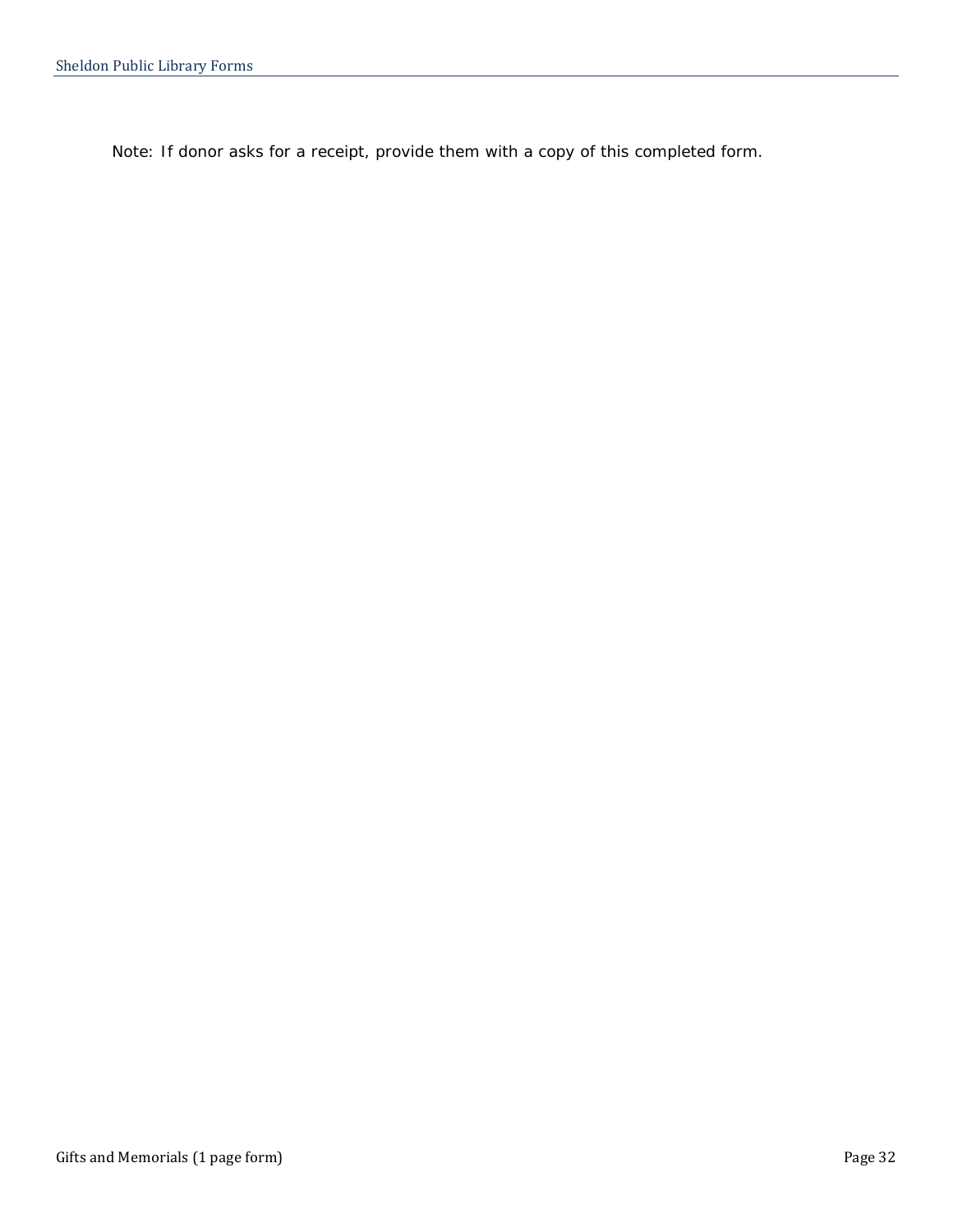### <span id="page-35-0"></span>**Meeting Room Agreement**

I have received and read a copy of the Sheldon Public Library Meeting Room Policy. I agree to abide by the policy (page [20\)](#page-22-0) and to be responsible for the condition of the room.

| Organization _______________                                                                                           |  |
|------------------------------------------------------------------------------------------------------------------------|--|
| Contact Name _____________                                                                                             |  |
| <u> 1989 - Johann Stoff, deutscher Stoffen und der Stoffen und der Stoffen und der Stoffen und der Stoffen und der</u> |  |
| Phone<br>Number                                                                                                        |  |
|                                                                                                                        |  |
| Signature Manuscript Signature<br>Date                                                                                 |  |
|                                                                                                                        |  |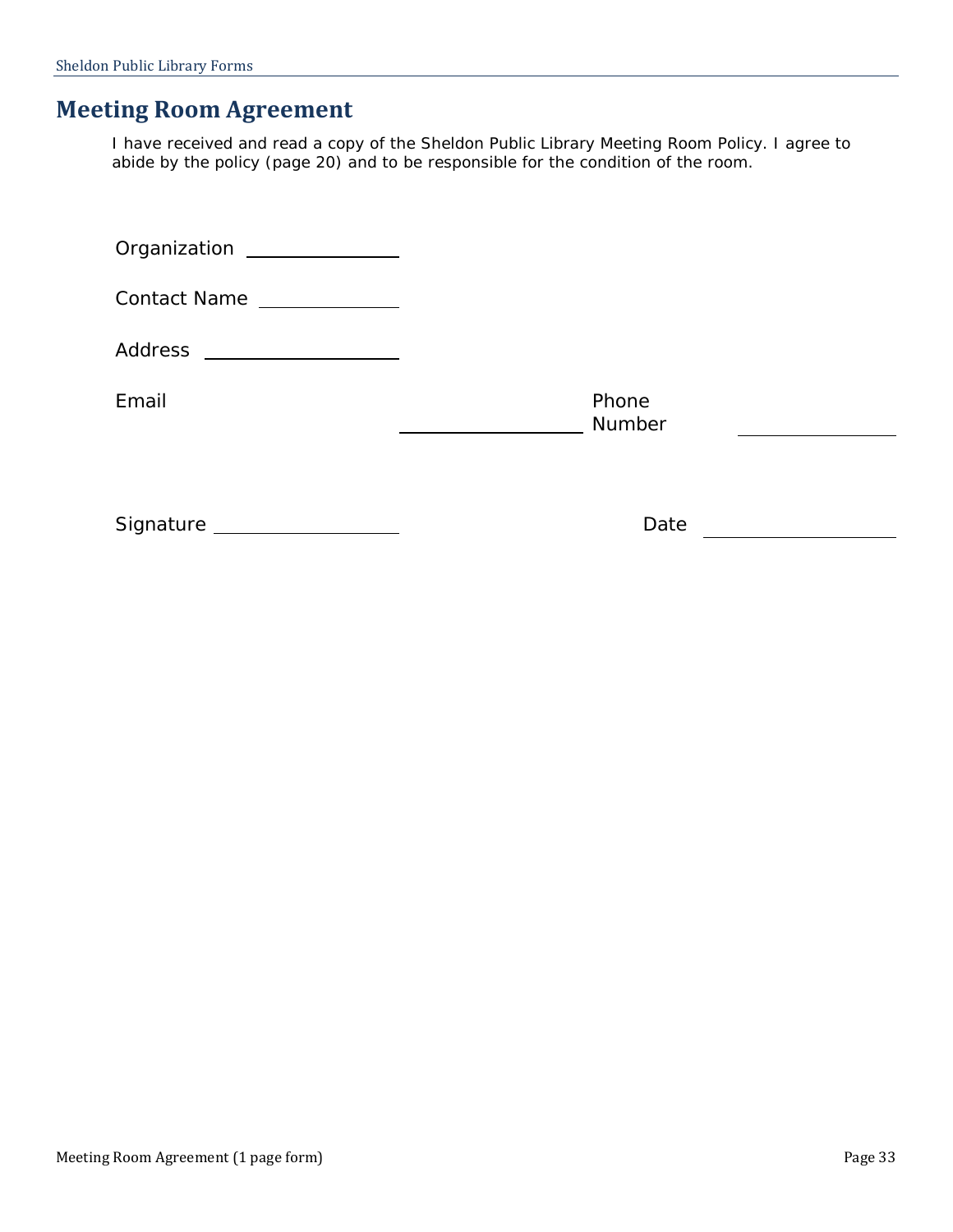## <span id="page-36-0"></span>**Statement of Concern Form**

|                                                                       | Date                                                                          | <u> 1989 - Jan Stein Stein Stein Stein Stein Stein Stein Stein Stein Stein Stein Stein Stein Stein Stein Stein S</u> |
|-----------------------------------------------------------------------|-------------------------------------------------------------------------------|----------------------------------------------------------------------------------------------------------------------|
|                                                                       |                                                                               |                                                                                                                      |
|                                                                       |                                                                               |                                                                                                                      |
| Who are you representing? $\Box$ Yourself $\Box$ Organization         |                                                                               |                                                                                                                      |
| If organization, what is the name?                                    |                                                                               |                                                                                                                      |
| What type of resource are you commenting about?                       |                                                                               |                                                                                                                      |
|                                                                       | □ Book □ Movie □ Magazine □ Newspaper □ Content of Library □ Other<br>Program |                                                                                                                      |
|                                                                       |                                                                               |                                                                                                                      |
| Did you read the entire book, listen or view the whole<br>production? | $\Box$ Yes $\Box$ No                                                          |                                                                                                                      |

If the answer is No, what part did you read, listen or view?

To what in the book or other material do you object? Be specific and include page numbers.

What do you feel might be the result of reading this book or viewing or listening to this material?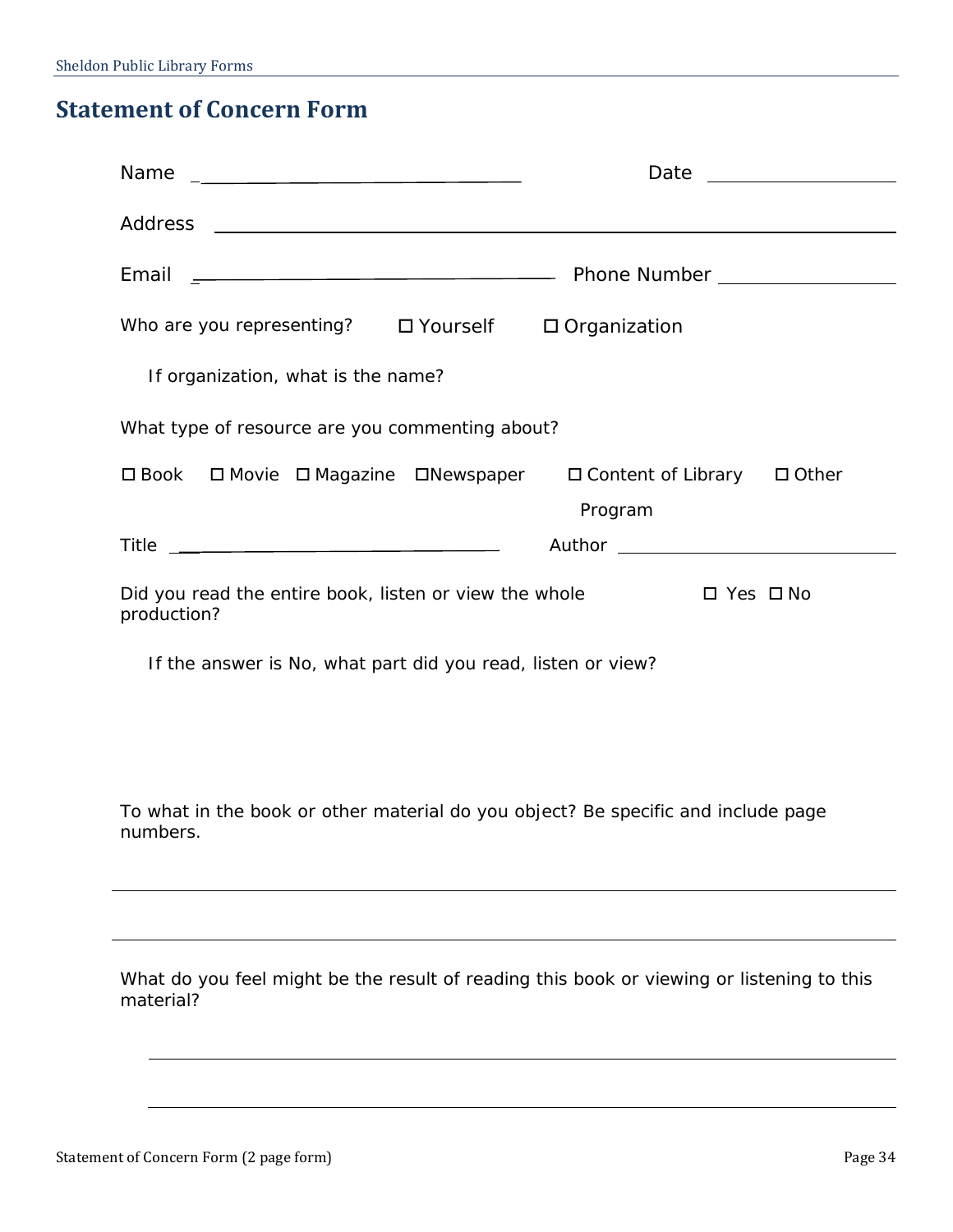Are you aware of the judgment of this book or material by critics?

In its place, what material of equal literary quality or material of equal value would you recommend?

What do you recommend the Library does with this material?

Additional comments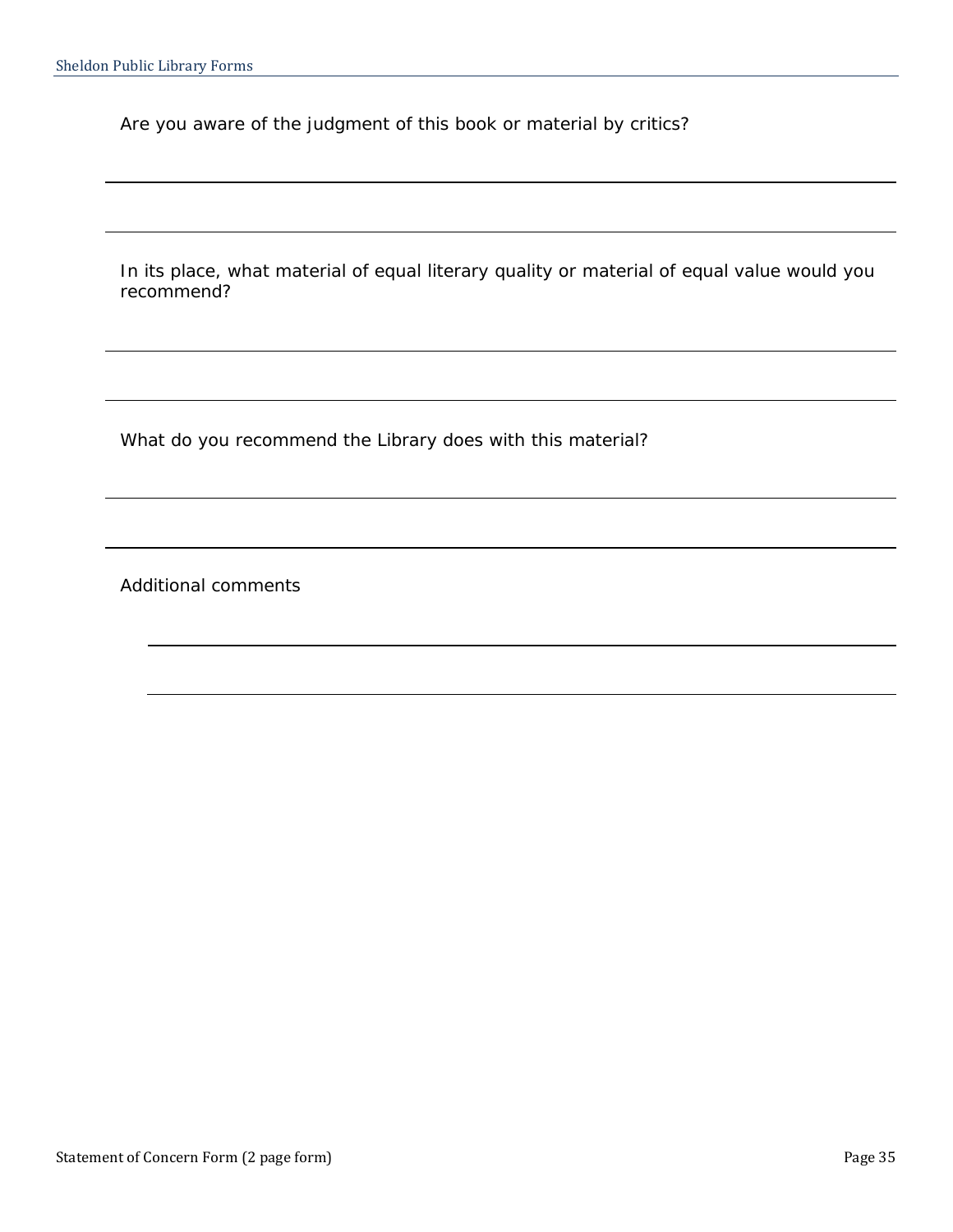### <span id="page-38-0"></span>**Volunteer Waiver of Liability**

This Release and Waiver of Liability (the "Release") executed on this \_\_\_\_\_\_ day of 20\_\_\_, by (the "Volunteer") in favor of the Sheldon Public Library, its Board of Trustees, officers, employees, and agents, including the City of Sheldon (collectively, the "Library"). The Volunteer desires to work as a volunteer for Library and engage in the activities related to being a volunteer (the "Activities"). The Volunteer understands that the Activities may include office work, shelving books and/or participating in special events and fundraisers and other activities that may involve physical work. The Volunteer hereby freely, voluntarily, and without duress executes this Release under the following terms:

Release and Waiver: Volunteer does hereby release and forever discharge and hold harmless Library and it successors and assigns from any and all liability, claims, demands, obligations, costs, expenses, attorney's fees, actions and causes of action of whatever kind or nature, either in law or in equity, which arise or may hereafter arise from Volunteer's Activities with Library. Volunteer understands that this Release discharges Library from any liability or claim that the Volunteer may have against Library with respect to any bodily injury, personal injury, illness, death, or property damage that may result from the Volunteer's Activities with Library, whether caused by the negligence of Library or its officers, trustees, employees, or agents or otherwise. By signing below, volunteer expressly acknowledges and agrees that volunteer is waiving any and all claims against Library, including all claims related to future acts, omissions or acts of negligence by Library.

Financial Assistance: Volunteer also understands that Library does not assume any responsibility for or obligation to provide financial assistance or any other assistance, including but not limited to medical, health, workers' compensation or disability insurance in the event of injury or illness.

Medical Treatment: Volunteer does hereby release and forever discharge Library from any claim whatsoever which arises or may hereafter arise on account of any first aid, treatment, or service rendered in connection with the Volunteer's Activities with Library.

Assumption of the Risk: The Volunteer understands that the Activities include work that may be hazardous to the Volunteer, including, but not limited to, office work, shelving books and/or participating in special events and fundraisers and other activities which may involve physical work. Volunteer understands that the specific risks vary from one activity to another, but range from relatively minor injuries such as scratches, bruises, sprains, allergic reactions, to more serious injuries, including, but not limited to, eye injuries or loss of sight, cuts or gashes, broken bones or other joint or back injuries, loss of limb, paralysis or death. Volunteer hereby expressly and specifically assumes the risk of injury or harm in the Activities and releases Library from all liability for injury, illness, death, or property damage resulting from the Activities.

Insurance: The Volunteer understands that, except as otherwise agreed to by Library in writing; Library does not carry or maintain health, medical, or disability insurance for any Volunteer. Each Volunteer is expected and encouraged to obtain his or her own medical or health insurance coverage.

Photographic Release: Volunteer does hereby grant and convey unto Library all rights, title, and interest in any and all photographic images and video or audio recordings made by Library during the Volunteer's Activities with Library, including, but not limited to, any royalties, proceeds, or other benefits derived from such photographs or recordings.

Other: Volunteer expressly agrees that this Release is intended to be as broad and inclusive as permitted by the laws of the State of Iowa and that this Release shall be governed by and interpreted in accordance with the laws of the State of Iowa. Volunteer agrees that in the event that any clause or provision of this Release shall be held to be invalid by any court of competent jurisdiction, the invalidity of such clause or provision shall not otherwise affect the remaining provisions of this Release which shall continue to be enforceable.